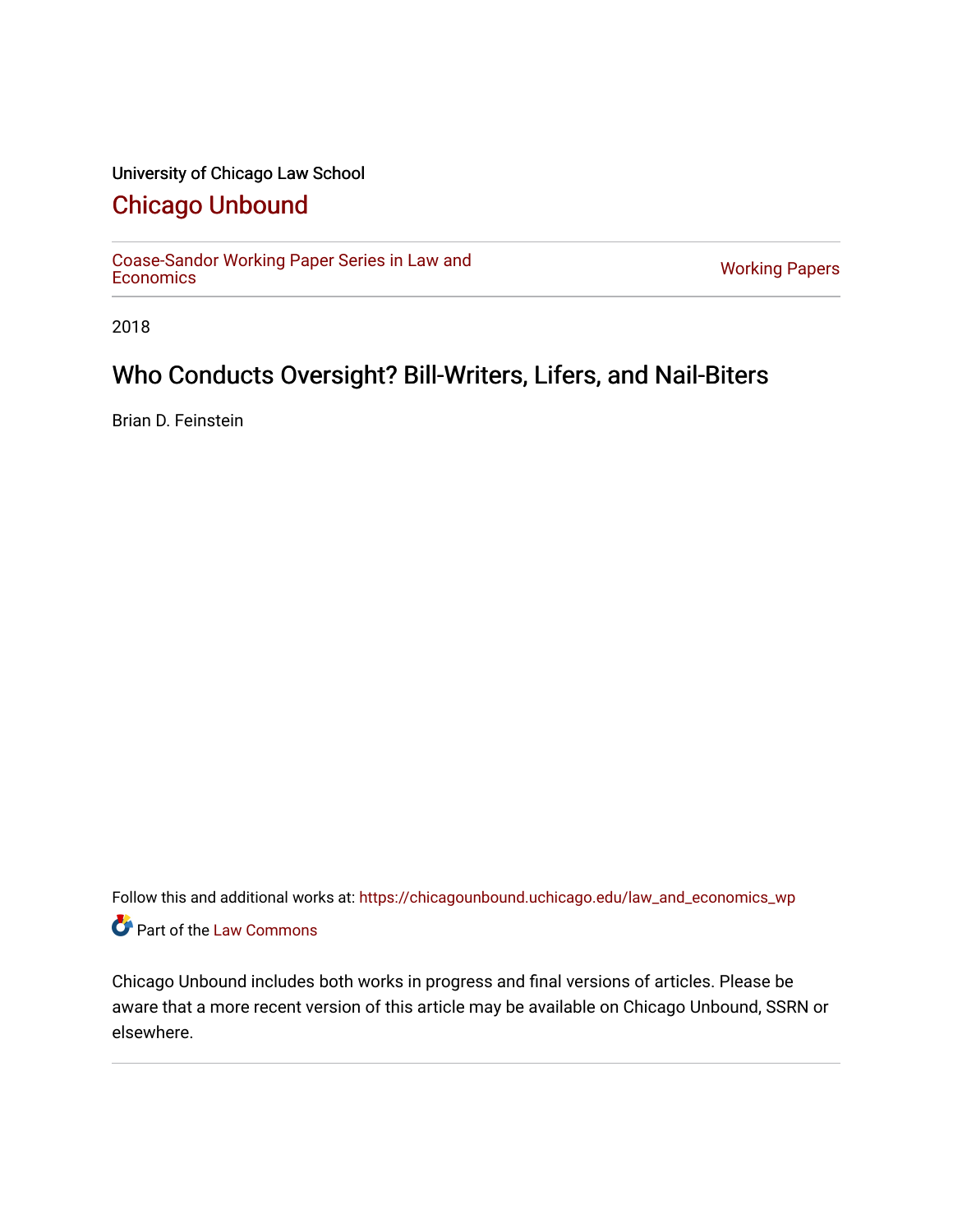#### **WHO CONDUCTS OVERSIGHT? BILL-WRITERS, LIFERS, AND NAILBITERS**

### BRIAN D. FEINSTEIN<sup>†</sup>

The landmark Legislative Reorganization Act of 1946 charges Congress, through its standing committees, to "exercise continuous watchfulness" over the executive branch. Yet, committees differ markedly in their performance of this responsibility; the modal House committee does not convene oversight hearings in the typical year, while other committees holds dozens of hearings. This Article compares the characteristics of committee chairs that pursue oversight vigorously with those that do not. Surprisingly, I find that chairs' previous prosecutorial or other legal experience has no discernable connection with oversight activity. Instead, committees that engage in frequent oversight tend to be chaired by productive lawmakers ("bill-writers"), members with long tenures in office ("lifers"), and members facing competitive elections ("nailbiters"). Should congressional leaders desire to increase their branch's role in governance after the passage of laws, they ought to encourage members with these characteristics to chair committees.

#### I. INTRODUCTION

By now, it's an old story: Congress delegates enormous authority to the executive branch, $<sup>1</sup>$  then shirks its responsibility to monitor these</sup> delegations.<sup>2</sup> Proposals to encourage Congress to better perform its

<sup>†</sup> Assistant Professor of Legal Studies & Business Ethics, The Wharton School of the University of Pennsylvania. This Article was prepared for the Wayne Law Review Symposium on Congressional Oversight in the 21st Century, held at the Levin Center at Wayne State University Law School, March 23, 2018. I thank Elise Bean, Lauren Bell, Kimberly Breedon, Christopher Bryant, Kathleen Clark, Kevin Kosar, William Marshall, and Andrew McCanse Wright for helpful comments, and James Feinstein for his good cheer.

<sup>1</sup>*. See* Kathryn A. Watts, *Rulemaking at Legislating*, 103 GEO. L.J. 1003, 1003 (2015).

<sup>2</sup>*. See, e.g.*, THEODORE J. LOWI, THE END OF LIBERALISM: THE SECOND REPUBLIC OF THE UNITED STATES (1979); JOINT COMM. ON THE ORG. OF CONG., ORGANIZATION OF THE CONGRESS: FINAL REPORT (1993) (quoting Government Operations Committee chair John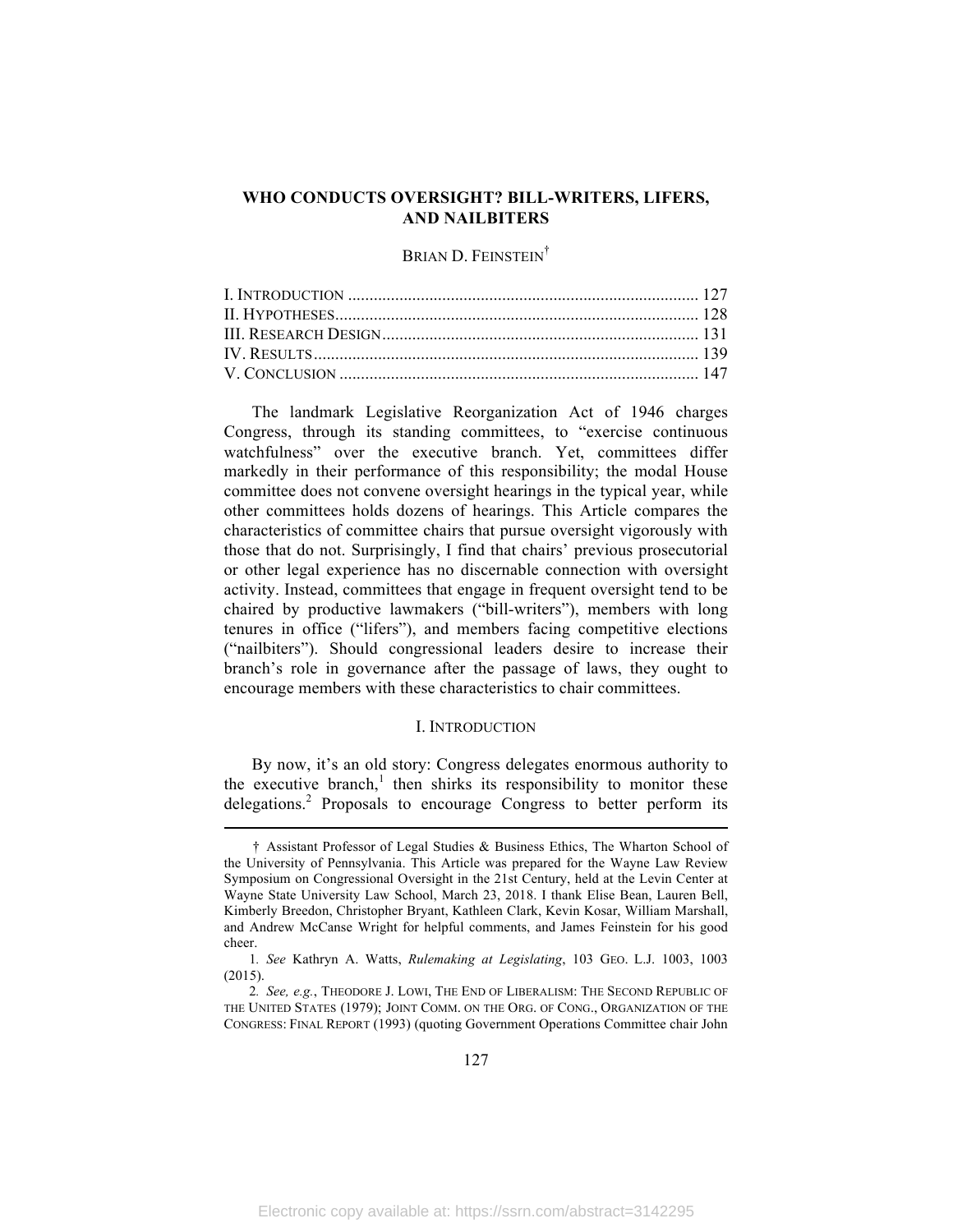oversight function range from the practical—e.g., calls from politically savvy think-tankers to increase staff resources<sup>3</sup>—to more fanciful ideas from those more fully barricaded in the ivory tower.<sup>4</sup> Missing from all of this is a sense of how the composition of Congress's committees impacts oversight activity. If legislators possessing certain characteristics tend to engage in greater oversight, then congressional leaders wishing to boost their branch's oversight role could promote the placement of legislators with these characteristics on key committees.

To that end, this Article presents the first study of the connection between committee characteristics and oversight activity. Specifically, I explore the relationships between House oversight hearings and committee chairs' legislative productivity, seniority, electoral security, and prior experience as a prosecutor or other lawyer. I find that chairs with longer tenures in office hold oversight hearings markedly more frequently. Chairs representing safe districts tend to engage in less oversight, perhaps because they lack the electoral imperative to engage in this resource-intensive work. Further, lawmaking and oversight are positively correlated, indicating that members see *ex ante* legislation and *ex post* oversight as complements, not substitutes—although the substantive size of this association is more modest. Finally, no relationship is apparent between hearings and the chair's legal training or prior work as a prosecutor. Because my analysis is limited to the House, all of the above conclusions are limited to that chamber as well.

This Article proceeds in three familiar parts. Part I introduces a set of hypotheses regarding the traits of committee chairs that may be associated with greater oversight. Part II lays out the research design to test these hypotheses. Part III presents the results.

#### II. HYPOTHESES

This Article examines four characteristics of committee chairs that may be associated with those chairs' propensity to hold oversight

4*. See* Brian D. Feinstein, *Congressional Government Rebooted: Randomized Committee Assignments & Legislative Capacity*, 7 HARV. L. & POL'Y REV. 601 (2013).

Conyers (D-MI) referring to oversight as Congress's "most ignored duty"); James A. Thurber, *What's Wrong With Congress and What Should Be Done About It?*, *in* CAN GOVERNMENT BE REPAIRED? (Iwan Morgan & Philip Davies eds., 2018).

<sup>3</sup>*. See* Lee Drutman, *If Congress Is Truly Going to Check Executive Power, It Needs to Allocate More Money for Staff*, VOX (Dec. 15, 2016), https://www.vox.com/polyarchy/2016/12/15/13971320/congress-executive-power-check; Kevin Kosar, *Six Ways Congress Can Curb a Runaway President*, POLITICO (Jan. 21, 2017) https://www.politico.com/agenda/story/2017/01/six-ways-congress-can-curb-arunaway-president-000284.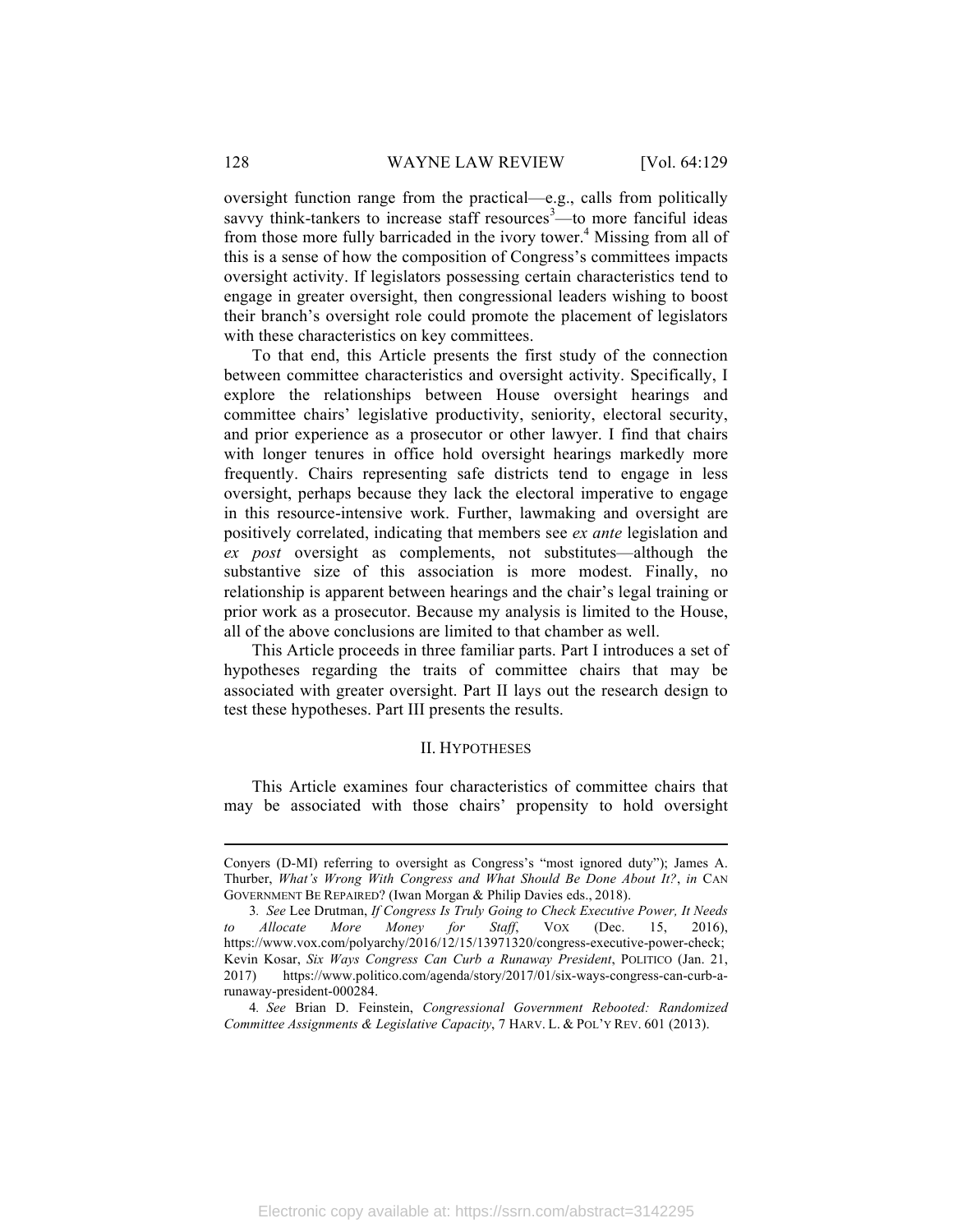hearings: legislative activity, seniority, electoral security, and prior professional experiences. I focus on House authorization committee chairs—rather than, e.g., the committee's entire membership or its majority-party membership—because of the privileged position that the chair holds in deciding whether to schedule an oversight hearing.<sup>5</sup> The chair is responsible for setting the committee's agenda, hiring and supervising staff, and presiding over hearings.<sup>6</sup> Thus, according to Professor Andrew Wright, "[i]n matters of oversight, no one looms larger than the chair."<sup>7</sup>

First, I hypothesize that chairs that engage in greater legislative activity are more likely to convene oversight hearings. This potential connection between lawmaking and oversight goes beyond simply the notion that chairs who vigorously pursue one form of congressional activity are more likely to vigorously pursue another—i.e., that a legislative "workhorse" likely is also to be a dogged monitor of the executive branch.<sup>8</sup> In other recent work, I demonstrated empirically that oversight gets its bite from an implicit threat of legislative sanctions should the overseen agency not comply with committee demands.<sup>9</sup> In order for oversight hearings to be credible, there must be some prospect

<sup>5</sup>*. See* DANIEL CARPENTER, REPUTATION AND POWER: ORGANIZATIONAL IMAGE AND PHARMACEUTICAL REGULATION AT THE FDA 333 (2010) ("The committee in questionparticularly its chair—establishes the agenda for a hearing, including the list of witnesses and the questions that will be posed."); WALTER J. OLESZEK, CONGRESSIONAL PROCEDURE AND THE POLICY PROCESS 121 (10th ed. 2015) ("The decision to hold hearings is the fundamental prerogative of committee chairs.").

<sup>6.</sup> Andrew Wright, *Congressional Due Process*, 85 MISSISSIPPI L.J. 401, 415 (2015).

<sup>7</sup>*. Id.* at 406*.* At the subcommittee level, most committee rules provide that subcommittees are authorized to conduct hearings only after consultation with the full committee chair. *See, e.g.*, HOUSE COMMITTEE ON AGRICULTURE, RULES AND JURISDICTION, RULE XI(f) (2015), https://agriculture.house.gov/about/rules-andjurisdiction.htm; RULES OF THE COMMITTEE ON WAYS AND MEANS, RULE 10 (2015), https://waysandmeans.house.gov/wp-content/uploads/2015/11/11th-WM-Rules-Adopted-118115-.pdf. *But see* RULES OF PROCEDURE, HOUSE COMMITTEE ON THE JUDICIARY, RULE III (2017), https://judiciary.house.gov/wp-content/uploads/2013/07/115th

\_Rules\_of\_Procedure.pdf (subcommittee chairs are empowered to schedule hearings without prior authorization from the full committee chair).

<sup>8</sup>*. See* DAVID PRICE, THE CONGRESSIONAL EXPERIENCE 64 (2000) (distinguishing between "workhorses" and "showhorses" in Congress).

<sup>9.</sup> Brian D. Feinstein, *Congress in the Administrative State*, 95 WASH. U. L. REV. (forthcoming 2018); *accord* DAVID R. MAYHEW, CONGRESS: THE ELECTORAL CONNECTION 111 (1974) ("[Legislators] can affect the way legislation is implemented by giving postenactment cues to the bureaucracy. Behind the cues lies the threat of future legislation, but in a relation of anticipated responses the cues may be sufficient.").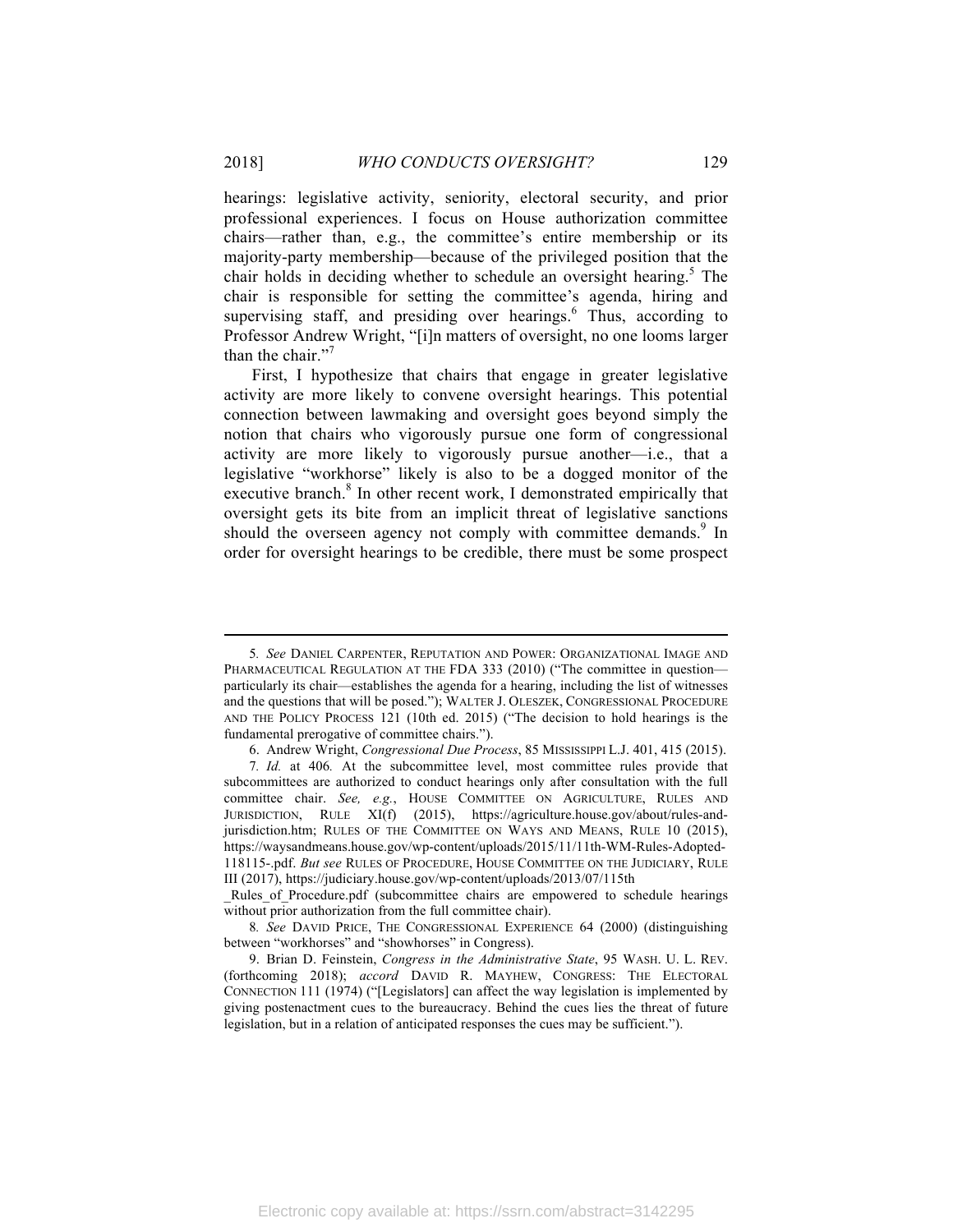of legislative sanctions.<sup>10</sup> If legislative sanctions are not within the realm of possibility—whether because of the chair's indifference or incompetence, or because of gridlock writ large or some other reason then we should expect to see fewer oversight hearings. Accordingly, I expect legislative activity and oversight hearings to be positively correlated.

At first glance, the hypothesis that prolific lawmakers will also be zealous overseers may seem obvious. Not so. Another school of thought suggests that lawmaking and oversight are substitute goods. "The thing about oversight is that you could do it yourself," observed Senator Chuck Grassley (R-IA), who has emphasized bureaucratic fraud and waste throughout his career. "You don't need 51 votes to do it."<sup>11</sup> A Congressional Quarterly profile of Senator John McCain (R-AZ) offers an example of this logic. The profile's author notes that much of McCain's legislative agenda has languished, due to McCain—in the 1990s and early 2000s—being "a despised figure in the Senate, even among fellow Republicans."<sup>12</sup> With fewer legislative opportunities, McCain turns to oversight hearings to make his voice heard: "even if his legislative aspirations come up short, as they often have, the [Commerce Committee] chairmanship gives him a bully pulpit from which to promote ideas."<sup>13</sup> This rationale indicates that at least some officeholders think of lawmaking and oversight as substitutes, not complements.

Second, the chair's length of service in the House may be associated with greater oversight activity. In one sense, this hypothesis is a corollary to the first hypothesis, in that seniority in the chamber is a rough proxy for legislative opportunities. From Professor Richard Fenno's observation, a generation ago that junior legislators observe a norm of deference to their more senior colleagues to Professor Richard Hall's more recent finding that seniority is positively correlated with participation in legislative markups, a large academic literature describes the disproportionate influence that more senior representatives have in the legislative process. $14$  Going further, longer tenures in office may enable legislators to master the specialized skill of conducting oversight

<sup>10</sup>*. Id.* "Legislative sanctions" refers not only to changes to an agency's organic statute, but also budget cuts and efforts to delay or withhold Senate confirmation of future nominees. *Id.*

<sup>11.</sup> Terence Samuel, *The Hawkeye on the Hill*, U.S. NEWS & WORLD REPORT (June 15, 2003).

<sup>12</sup>*. Senator John McCain*, CQ POWER PLAYERS 2001 (Dec. 30, 2000).

<sup>13</sup>*. Id.*

<sup>14</sup>*. See* RICHARD HALL, PARTICIPATION IN CONGRESS (1996); Richard F. Fenno, *The House Appropriations Committee as a Political System: The Problem of Integration*, 56 AM. POL. SCI. REV. 310 (1962).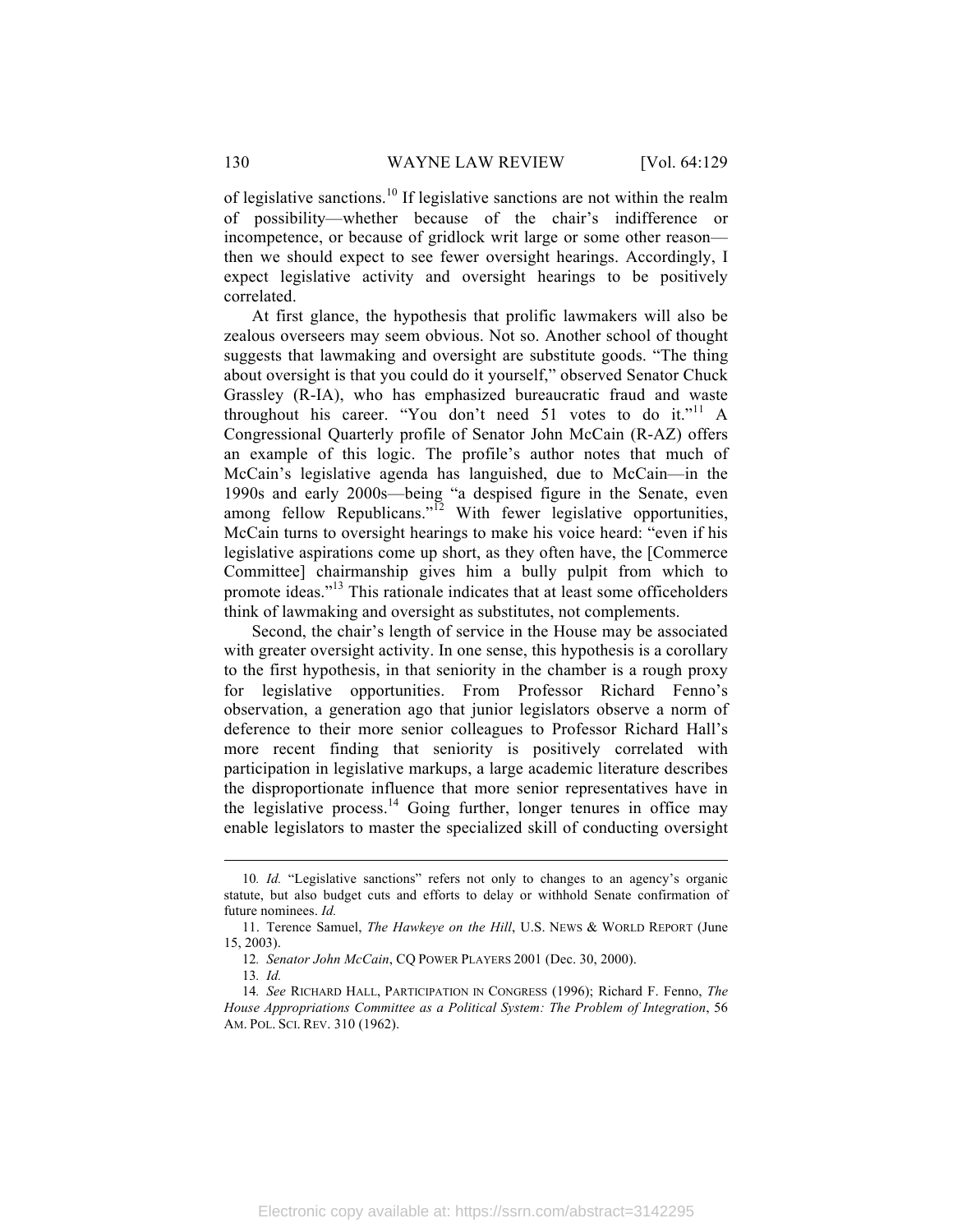hearings and to deepen relationships with agency personnel and committee staff—all of which may increase the likelihood that their hearings will succeed.<sup>15</sup>

Third, chairs facing competitive elections will conduct more oversight. Political scientists place the reelection motive firmly at the center of their explanations of representatives' behavior.<sup>16</sup> Because members in competitive districts may be more likely to find, all else equal, that the electoral benefits of oversight outweigh the associated time and resource costs, we should expect to see committees whose chairs won their most recent election by a relatively small margin engage in more oversight than committees chaired by a legislator in a safe seat.

Fourth, chairs with past professional experience as attorneys and, more specifically, as prosecutors, will conduct greater oversight. The skillset involved in conducting congressional oversight—e.g., issuing document requests, interviewing or deposing individuals and perhaps issuing subpoenas, and examining witnesses in a public forum resembles that of a prosecutor preparing for and participating in a trial.<sup>17</sup> Accordingly, I expect those chairs that either have experience as prosecutors—or at least exposure to these investigatory methods via legal training—will engage in greater oversight.<sup>18</sup>

Having outlined these four hypotheses, I turn to the study's research design.

#### III. RESEARCH DESIGN

This Article examines the connections between key characteristics of the chairs of House authorization committees and those committees' oversight activities during the 2011–2015 period. To facilitate comparisons among a set of committees with broadly similar functions, I

<sup>15</sup>*. See* Stanley Bach, *Incentives and Opportunities for Oversight: Comparative Implications of the American Congressional Experience,* at \*7 (Aug. 2000) (unpublished paper presented at the 2000 World Congress of International Political Science), http://siteresources.worldbank.org/INTLAWJUSTINST/Resources/USCongressOversight .pdf (describing how experienced committee chairs facilitate oversight). *But see* Diane Duffin, *Explaining Participation in Congressional Oversight Hearings*, 31 AM. POL. RES. 455 (2003) (finding that seniority is not a significant predictor of participating in oversight hearings).

<sup>16</sup>*. See generally* MAYHEW, *supra* note 9.

<sup>17</sup>*. See* Carl Levin & Elise J. Bean, *Defining Congressional Oversight and Measuring its Effectiveness*, 64 WAYNE L. REV. (forthcoming, 2018) (describing oversight mechanisms).

<sup>18</sup>*. Cf.* Nicholas Carnes, *Does the Numerical Underrepresentation of the Working Class in Congress Matter?*, 37 LEGIS. STUD. Q. 5, 19 (2012) (reporting correlations between legislators' prior professional identities and their behavior in Congress).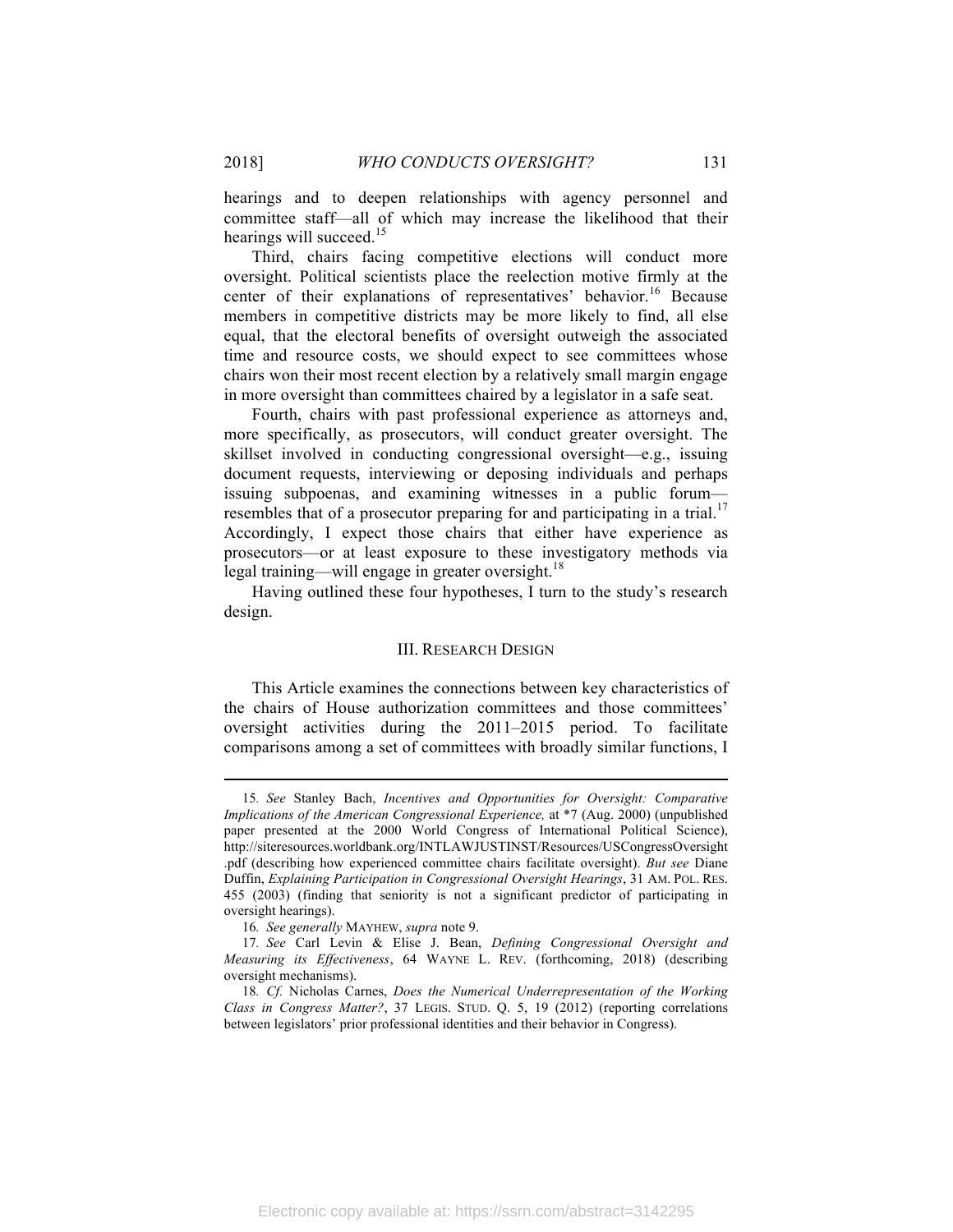focus exclusively on authorization committees. Authorization committees set permitted funding levels for government programs within their jurisdictions.19 Their oversight and investigatory jurisdiction is coextensive with their legislative jurisdiction. While other committees conduct oversight—the House Committee on Oversight and Government Reform quickly comes to mind—restricting this study to authorization committees encourages cross-committee comparisons.<sup>20</sup>

I focus on the House because committees play a prominent role in that chamber's lawmaking and oversight functions—which cannot be said to the same extent for the Senate. Whereas, in both chambers, oversight is conducted almost exclusively in committees and subcommittees, $2<sup>1</sup>$  these units play a smaller role in lawmaking in the Senate than in the House. The typical senator juggles almost twice the number of committee assignments as her counterpart in the House.<sup>22</sup> House committees serve as legislative gatekeepers; $^{23}$  in the Senate, by contrast, legislation can be introduced directly on the floor through the use of riders.<sup>24</sup> Differences between the chambers in terms of the level of seniority needed to chair a subcommittee and the privileged position that committee members enjoy during floor debates provide further indicia of the more powerful role that House committees play in the legislative process.<sup>25</sup> This greater role indicates that House committees and subcommittees will provide a cleaner test than their counterparts in the Senate of the connection between oversight and lawmaking.

The Article is further restricted to the 2011–2015 period, which corresponds to the 112th Congress through the end of the first session of the 114th Congress. Party control of the House and White House was

22. ROGER H. DAVIDSON, ET AL., CONGRESS AND ITS MEMBERS 176 (14th ed. 2013).

25*. Id.*

<sup>19.</sup> VALERIE HEITSHUSEN, CONG. RESEARCH SERV., RL98241, COMMITTEE TYPES AND ROLES 1 (May 2, 2017), https://fas.org/sgp/crs/misc/98-241.pdf.

<sup>20.</sup> Note, however, that the Committee on Oversight and Government Reform also holds legislative turf over, *e.g.*, Census Bureau operations and government-wide compliance with the Paperwork Reduction Act, among other subjects. H.R. COMM. ON OVERSIGHT AND GOV. REFORM, 115TH CONG., RULE 6 (2017), https://oversight.house.gov/wp-content/uploads/2017/01/OGR-Cmte-Rules-115- FINAL.pdf.

<sup>21.</sup> Carl Levin & Elise J. Bean, *Defining Congressional Oversight and Measuring its Effectiveness*, 64 WAYNE L. REV. (forthcoming, 2018) ("[M]ost Congressional oversight investigations have been undertaken by a committee or subcommittee.[1]").

<sup>23.</sup> Legislation within a committee's jurisdiction that the committee opposes can be discharged from committee for a floor vote only with the approval of 218 legislators. RICHARD S. BETH, CONG. RESEARCH SERV., RL97552, THE DISCHARGE RULE IN THE HOUSE: PRINCIPAL FEATURES AND USES (Jan. 30, 2003), https://www.everycrsreport. com/files/20030130\_97-552\_3544eac4de5cc1279b5b5ede3945cf14c5602dd7.pdf.

<sup>24.</sup> DAVIDSON ET AL., *supra* note 22.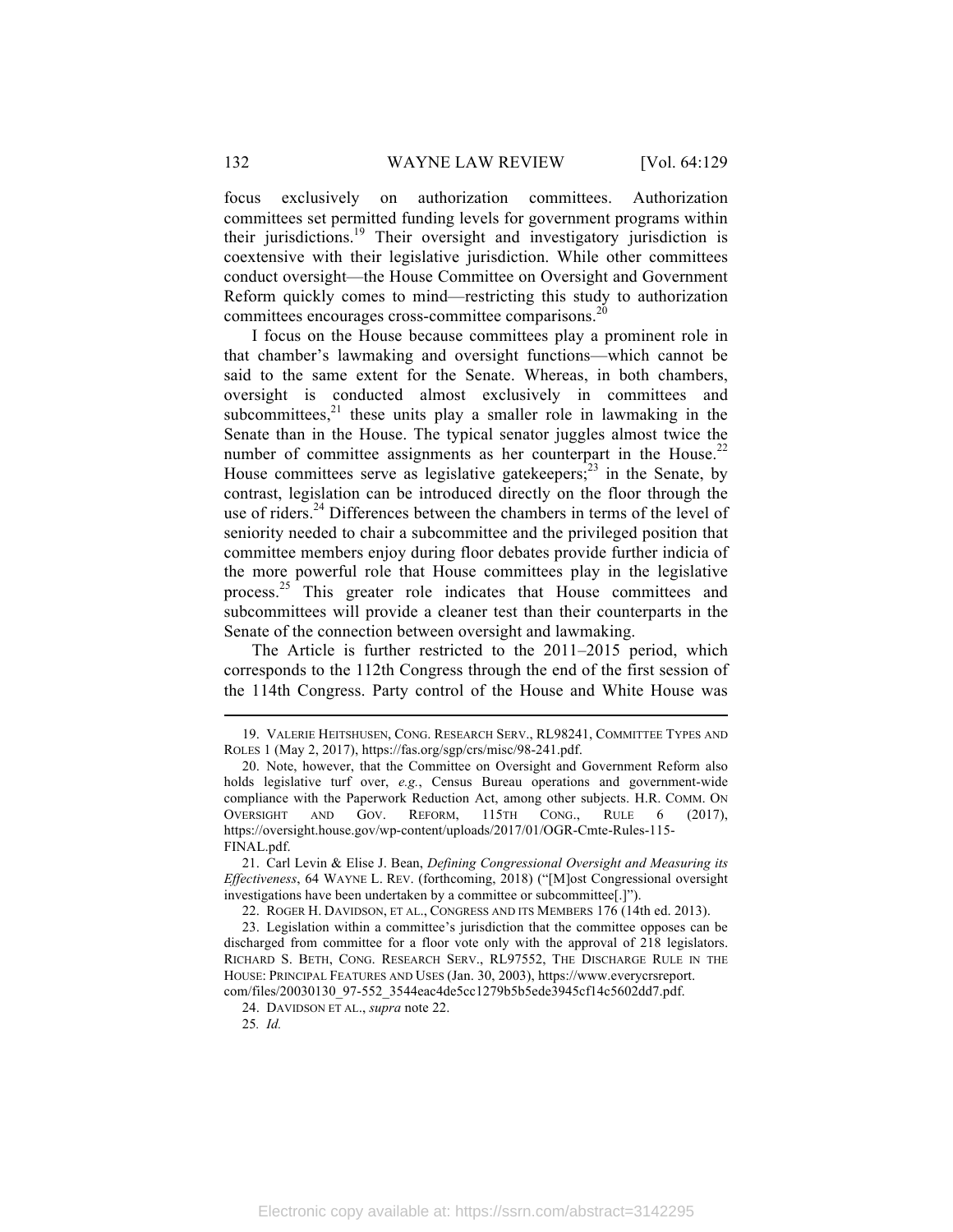consistent throughout this period. Thus, partisan dynamics—which likely are a key driver of congressional oversight decisions<sup>26</sup>—are held constant. Due to data limitations, the study could not be extended through 2016, the final year of a Democratic presidential administration and Republican speakership.

The following table provides an overview of the included committees:

<sup>26</sup>*. See generally* Daryl J. Levinson & Richard H. Pildes, *Separation of Parties, Not Powers*, 119 HARV. L. REV. 2311 (2006).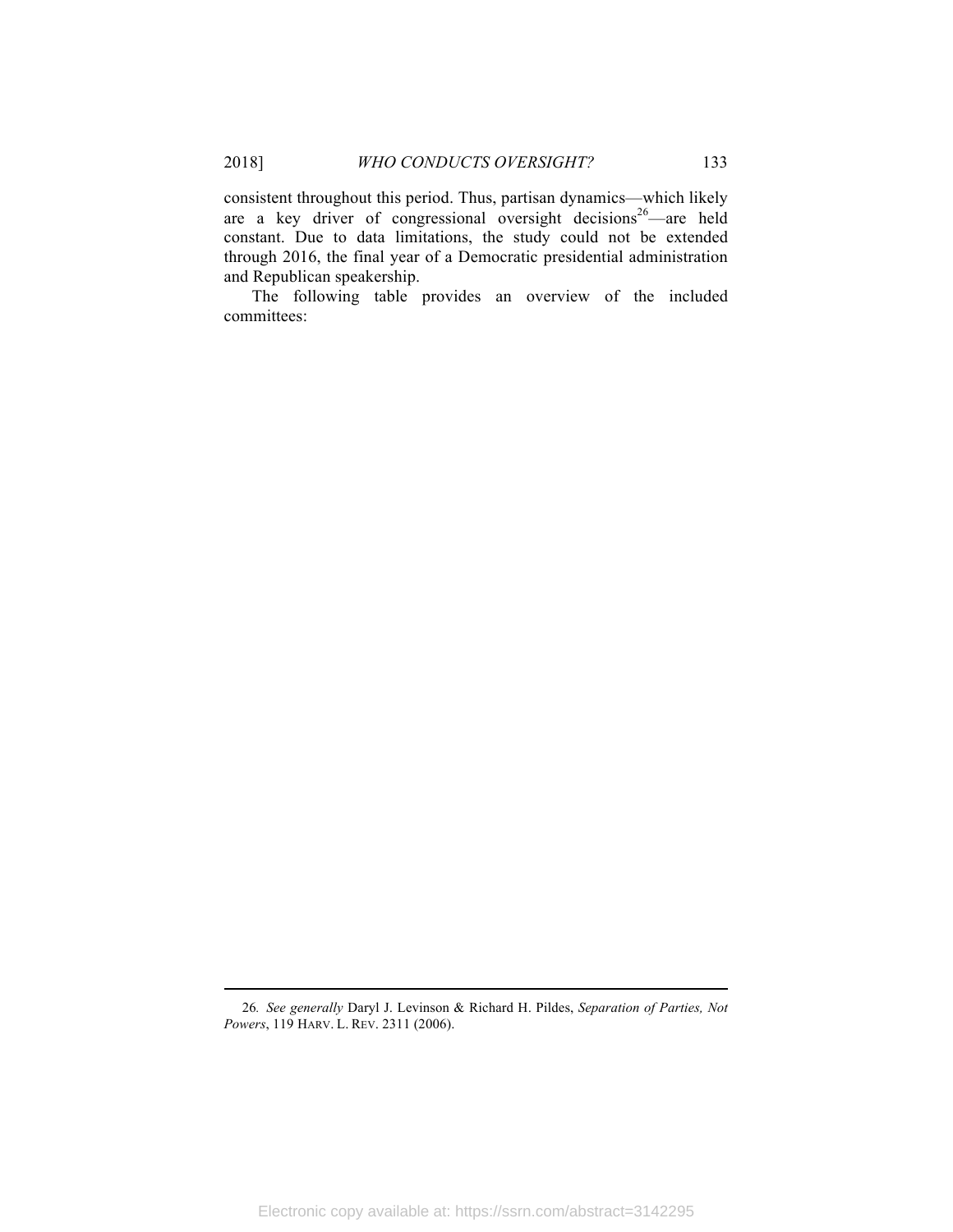## Table 1: Included House Committees, 2011–2015 (112th–114th Congress, 1st Session)

| Committee                 | Chairs                                                                |
|---------------------------|-----------------------------------------------------------------------|
| Agriculture               | Frank Lucas (R-OK), 2011-2014; Michael<br>Conaway (R-TX), 2015        |
| <b>Armed Services</b>     | Buck McKeon (R-CA), 2011-2014; Mac<br>Thornberry (R-TX), 2015         |
| Ed & the Workforce        | John Kline (R-MN), 2011-2015                                          |
| Energy & Commerce         | Fred Upton (R-MI), 2011-2015                                          |
| <b>Financial Services</b> | Spencer Bachus (R-AL), 2011-2012; Jeb<br>Hensarling (R-TX), 2013-2015 |
| Homeland Security         | Peter King (R-NY), 2011-2012; Michael<br>McCaul (R-TX), 2013-2015     |
| Internat'l Relations      | Ileana Ros-Lehtinen (R-FL), 2011-2012; Ed<br>Royce (R-CA), 2013-2015  |
| Judiciary                 | Lamar Smith (R-TX), 2011-2012; Bob<br>Goodlatte (R-VA), 2013-2015     |
| <b>Natural Resources</b>  | Richard (Doc) Hastings (R-WA), 2011-2014;<br>Rob Bishop (R-UT), 2015  |
| Science                   | Ralph Hall (R-TX), 2011-2012; Lamar Smith<br>$(R-TX), 2013 - 2015$    |
| <b>Small Business</b>     | Samuel Graves (R-MO), 2011-2014; Steve<br>Chabot (R-OH), 2015         |
| Transportation            | John Mica (R-FL), 2011-2012; Bill Shuster<br>$(R-PA)$ , 2013-2015     |
| Veterans' Affairs         | Jeff Miller (R-FL), 2011-2015                                         |
| Ways & Means              | David Camp (R-MI), 2011-2014; Kevin Brady<br>$(R-TX), 2015$           |

*Not included: Appropriations, Budget, Ethics, House Administration, Intelligence, Oversight & Government Reform, and Rules, Ways & Means*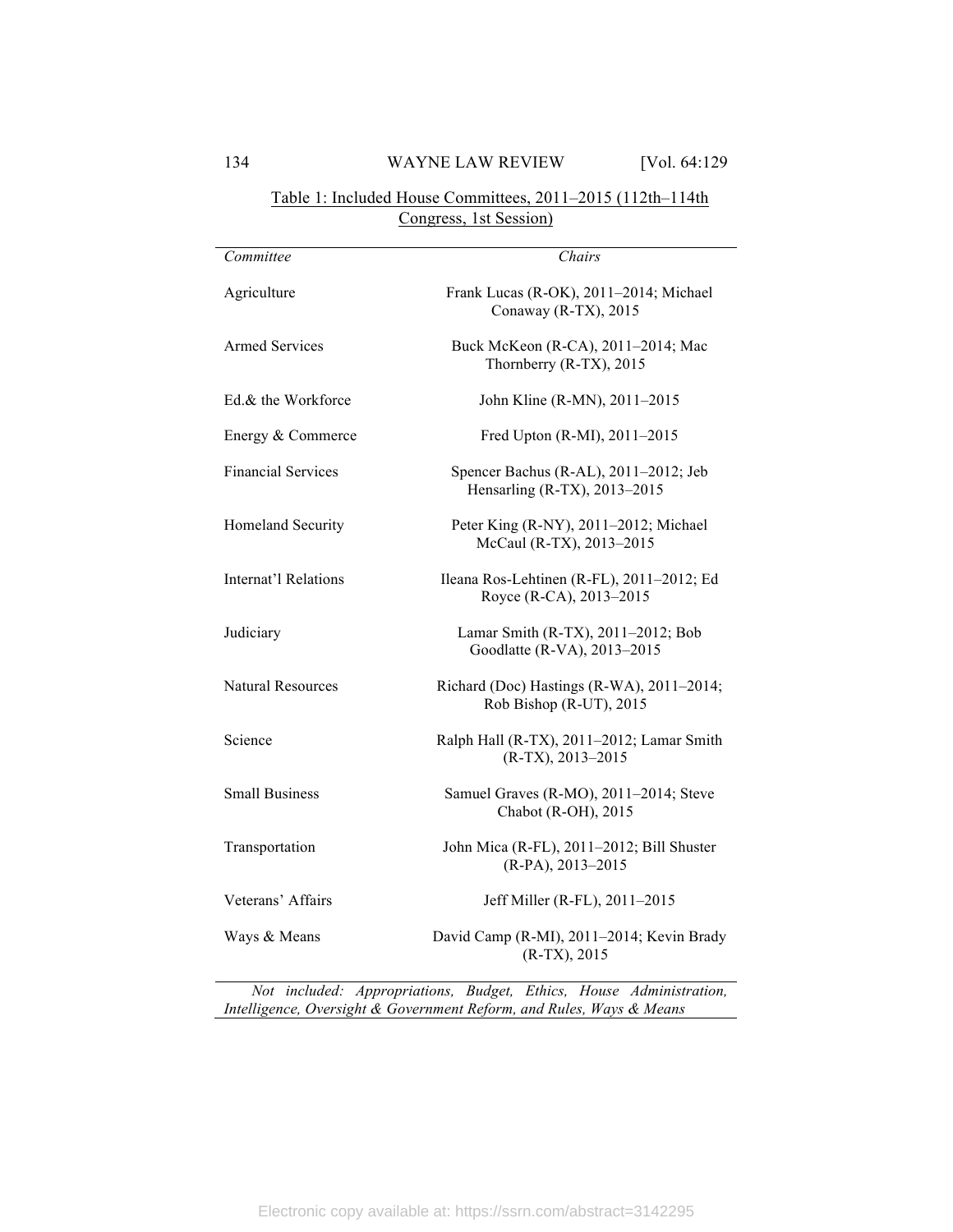The number of oversight hearings held by each House authorization committee or subcommittee in each year during the 2011–2015 study period is the dependent variable. This information was obtained from a dataset of House hearings collected by the Comparative Agendas Project database.<sup>27</sup> I exclude all non-oversight-related hearings, e.g., those focused on appropriations and new legislation.28

Figure 1 displays a histogram of hearings held by each of the 14 included authorization committees. The modal committee held zero oversight hearings in a typical year; at the upper end, the Committee on Energy & Commerce held 101 oversight hearings in 2011.

<sup>27.</sup> Frank Baumgartner & Bryan Jones, *U.S. Policy Agendas*, COMPARATIVE AGENDAS PROJECT, www.comparativeagendas.net/us (last visited May 5, 2018).

<sup>28</sup>*. I.e.*, using the Comparative Agendas Project coding, I exclude hearings related to bill referrals, appropriations, proposals to create a new program or agenda, and issues or legislations proposed by the President. I also exclude the limited number of House hearings that concern executive branch appointments.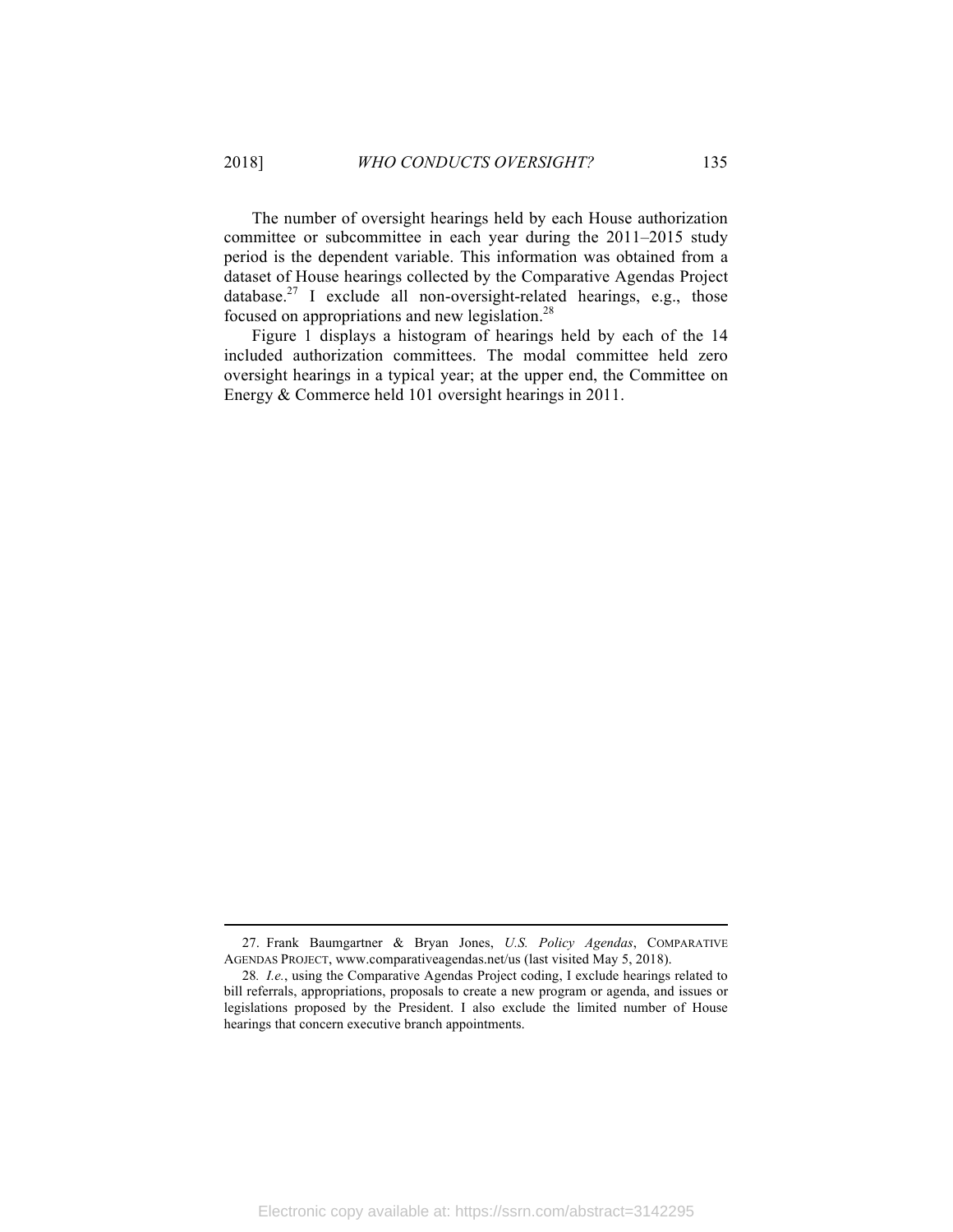

Figure 1: Hearings Held Per Committee-Year, 2011–2015

Figures 2(a) and 2(b), below, provides a closer look at committees' oversight activity during the period under study. As the figures show, oversight activity is highly variable, both across committees and over time.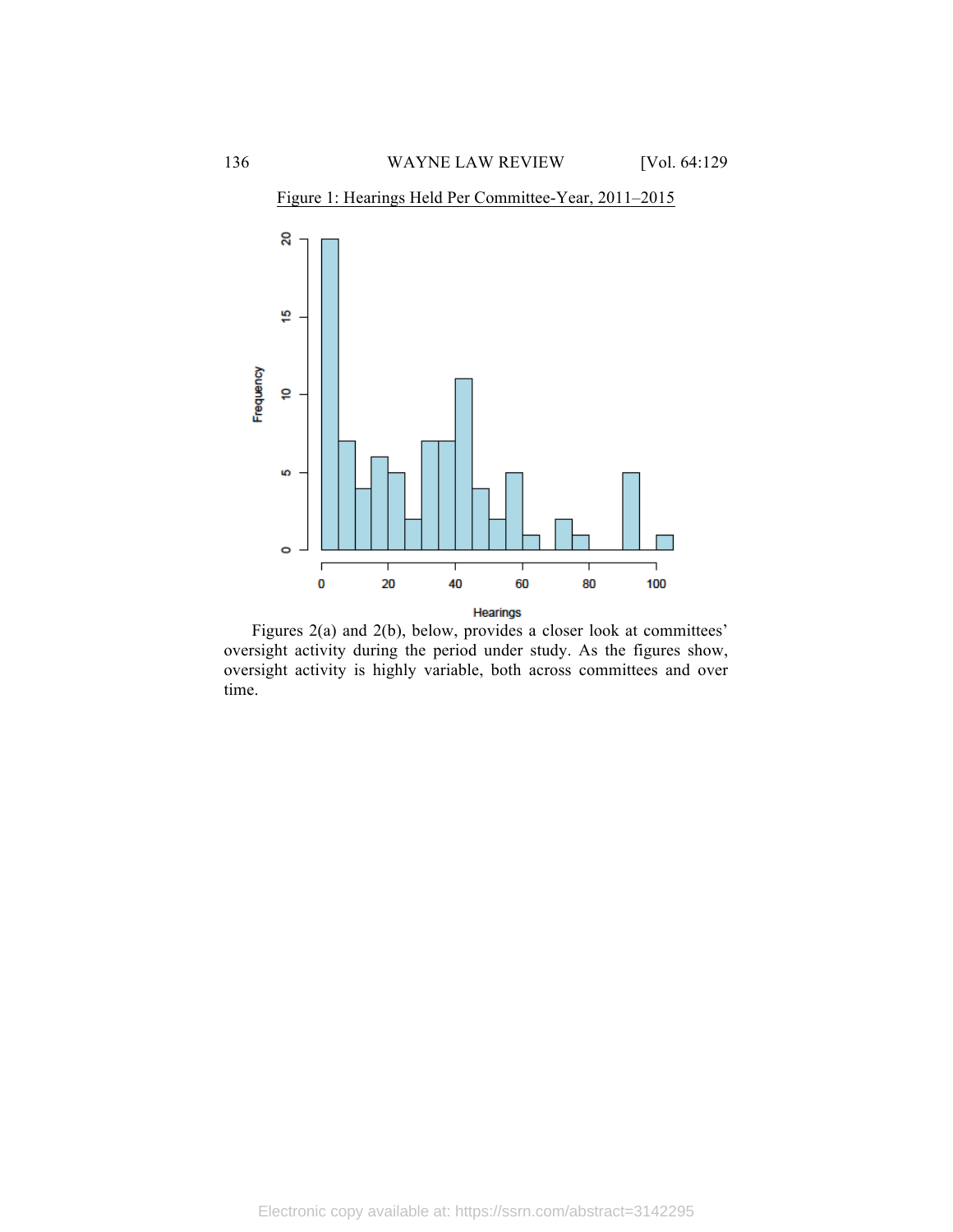





To test the hypothesized relationship between oversight and legislation, I employ as independent variables two proxies for legislative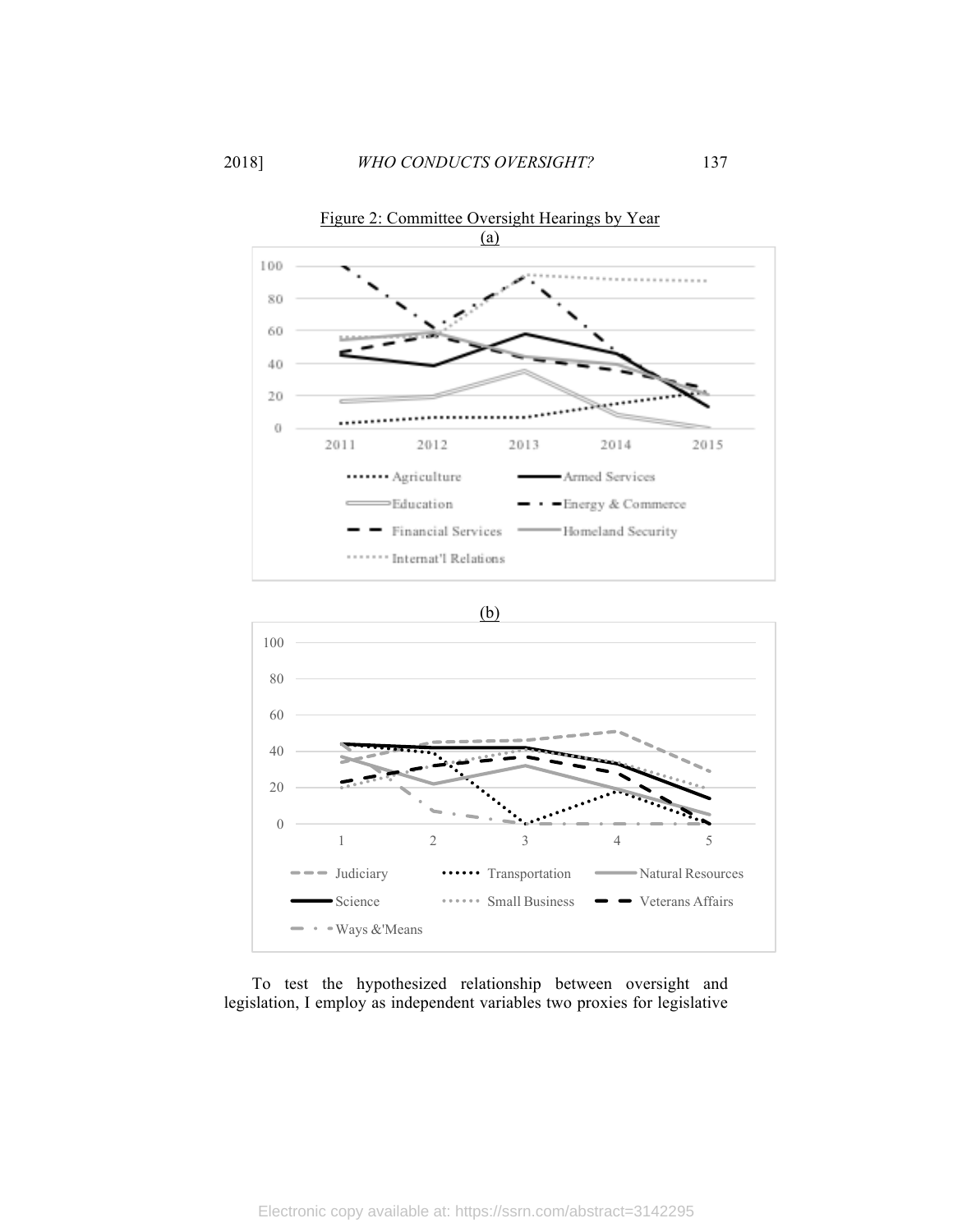activity: the number of bills introduced by that committee's chair during his or her tenure in the House and the number of enacted bills that the chair introduced during the relevant year.<sup>29</sup> Testing the second hypothesis—that chairs with longer tenures in the House are more likely to convene oversight hearings—involves simply collecting data on the total number of terms of House service in the relevant year.<sup>30</sup> To test the third hypothesis—i.e., that chairs representing competitive districts conduct more oversight than chairs representing safer districts—I identified each chair's share of the two party vote in the most recent congressional election.31 Finally, the *Biographical Directory of the United States* provides information whether members serves as prosecutors (at any level) or hold a law degree. $32$ 

Table 2 reports summary statistics concerning these variables.

<sup>29</sup>*. See* E. Scott Adler & John D. Wilkerson, CONGRESSIONAL BILLS PROJECT, http://congressionalbills.org/download.html (last visited May 5, 2018) (data on congressional bills by House sponsor); Baumgartner & Jones, *supra* note 27 (data on public laws by House sponsor with commemorative bills, *e.g.*, bills to rename a post office, and all resolutions excluded).

<sup>30</sup>*. See* Charles Stewart III & Jonathan Woon, CONGRESSIONAL COMMITTEE ASSIGNMENT DATA, http://web.mit.edu/17.251/www/data\_page.html#2 (last visited May 5, 2018) (data on committee chairs' names and lengths of House service).

<sup>31</sup>*. See* Clerk of the House, *Election Statistics, 1920 to Present*, HISTORY, ART, & ARCHIVES: U. S. HOUSE OF REPRESENTATIVES, http://history.house.gov/Institution/Election-Statistics/Election-Statistics/ (last visited May 5, 2018) (congressional election data). The parties included in the two-party vote share are those with the two largest vote totals, which are not necessarily the Democrats and Republicans. *Id.*

<sup>32.</sup> Government Printing Office, *Congressional Biographical Directory*, http://bioguide.congress.gov/biosearch/biosearch.asp (last visited May 8, 2018).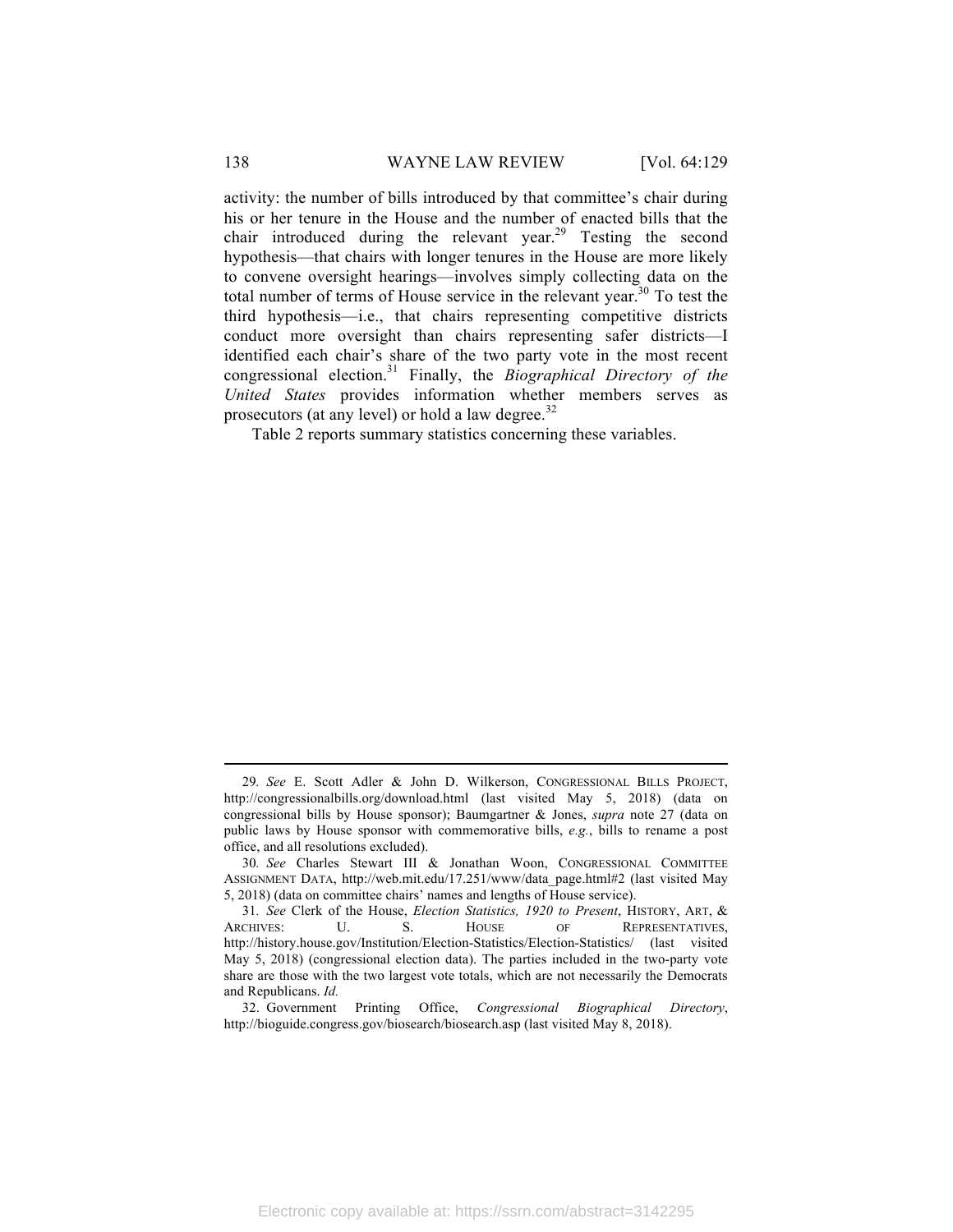|                                             | Median | Med. Abs.<br>Dev. | Min.     | Max. |  |
|---------------------------------------------|--------|-------------------|----------|------|--|
| Hearings                                    | 32.0   | 28.2              | $\theta$ | 101  |  |
| <b>Enacted Bills Introduced</b><br>by Chair | 3.0    | 3.0               | 0        | 32   |  |
| Bills Introduced by Chair                   | 25.5   | 17.0              | 3        | 77   |  |
| Chair's Seniority (terms)<br>in House)      | 10     | 4.4               | 3        | 16   |  |
| Chair's Vote Share <sup>33</sup>            | 68 1   | 10.0              | 53.7     | 98.1 |  |
| Chair has prosecutorial experience—12.9%    |        |                   |          |      |  |
| Chair holds a $J.D. -37.1\%$                |        |                   |          |      |  |
| $n = 70$ committee yrs.                     |        |                   |          |      |  |

Table 2: Summary Statistics

#### IV. RESULTS

The following figures provide a first-cut sense of the bivariate relationships between the interval variables (bills enacted, bills introduced, seniority, and vote share) and oversight activity. Each figure plots the number of hearings held on the *y*-axis, with each of the four independent variables, in turn, on the *x*-axis. For each figure, the first panel adds an ordinary least squares regression line depicting the linear relationship between that independent variable and oversight hearings. To account for the possibility that the relationship between each variable and oversight activity may be non-linear, the second panel includes a locally weighted, smoothed curve.

<sup>33.</sup> The figures reported for this continuous variable are means and standard deviations, rather than medians and median absolute deviations as reported for the other discrete variables exhibiting upward skew.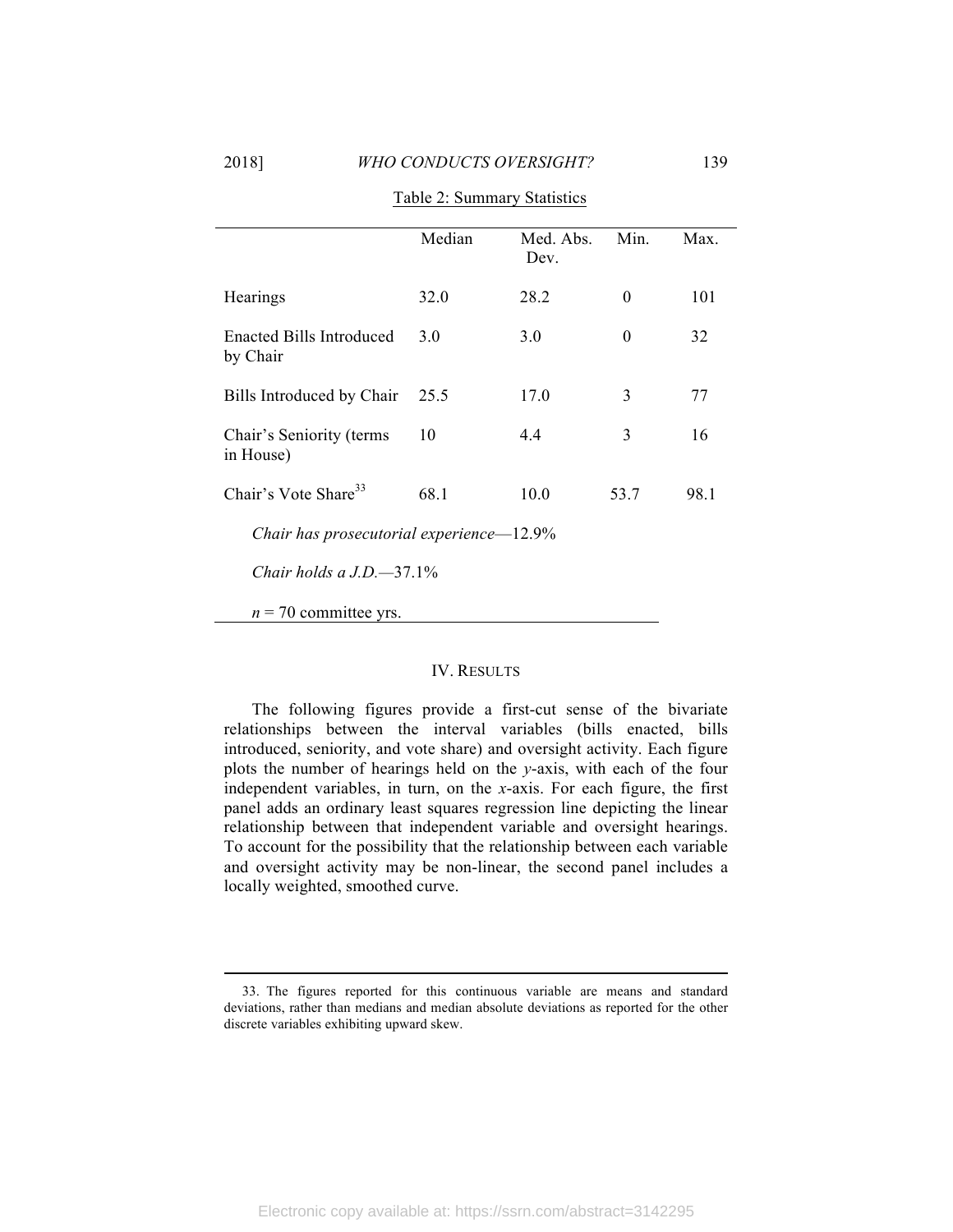

Figure 3: Oversight Hearings and Legislative Enactments



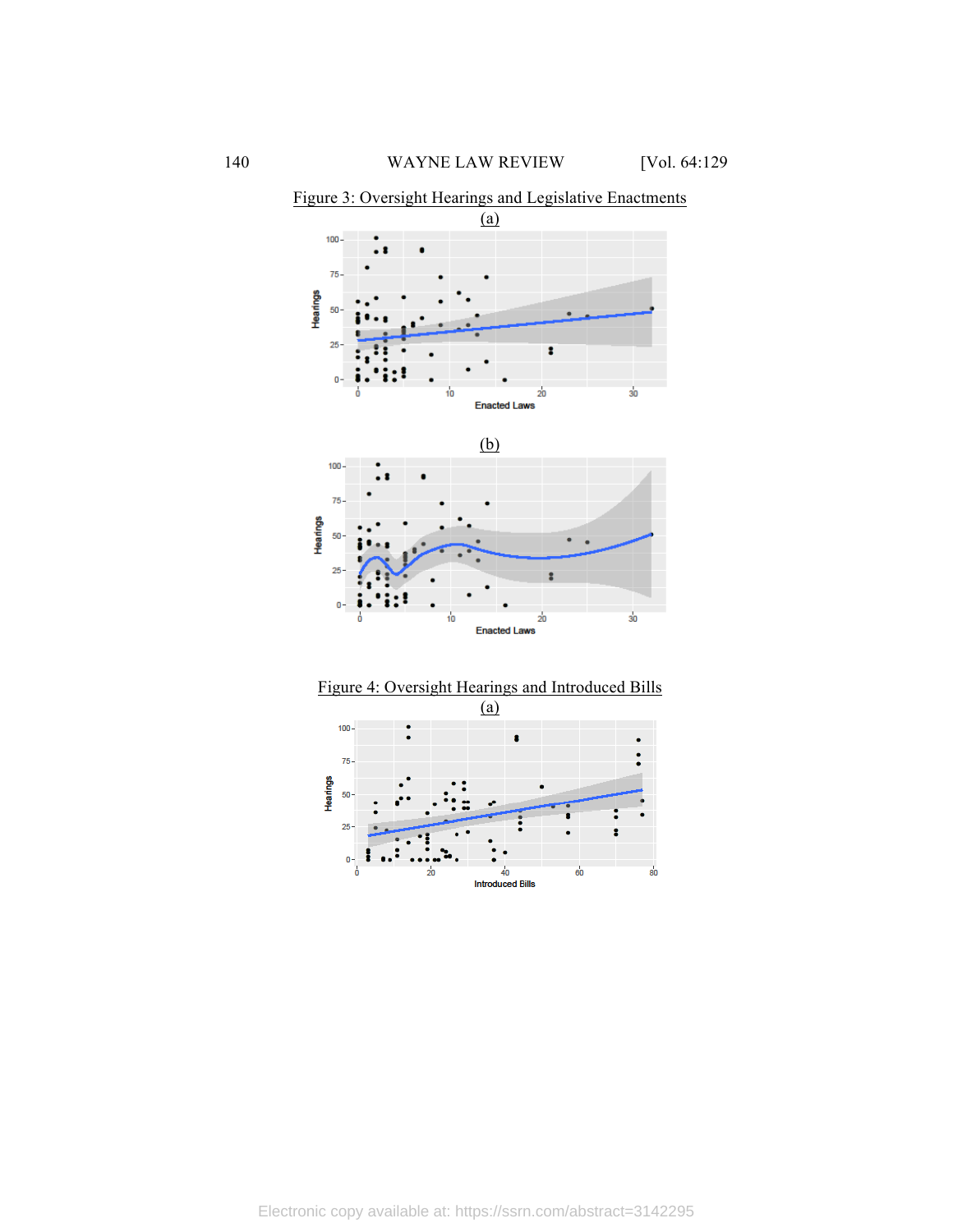

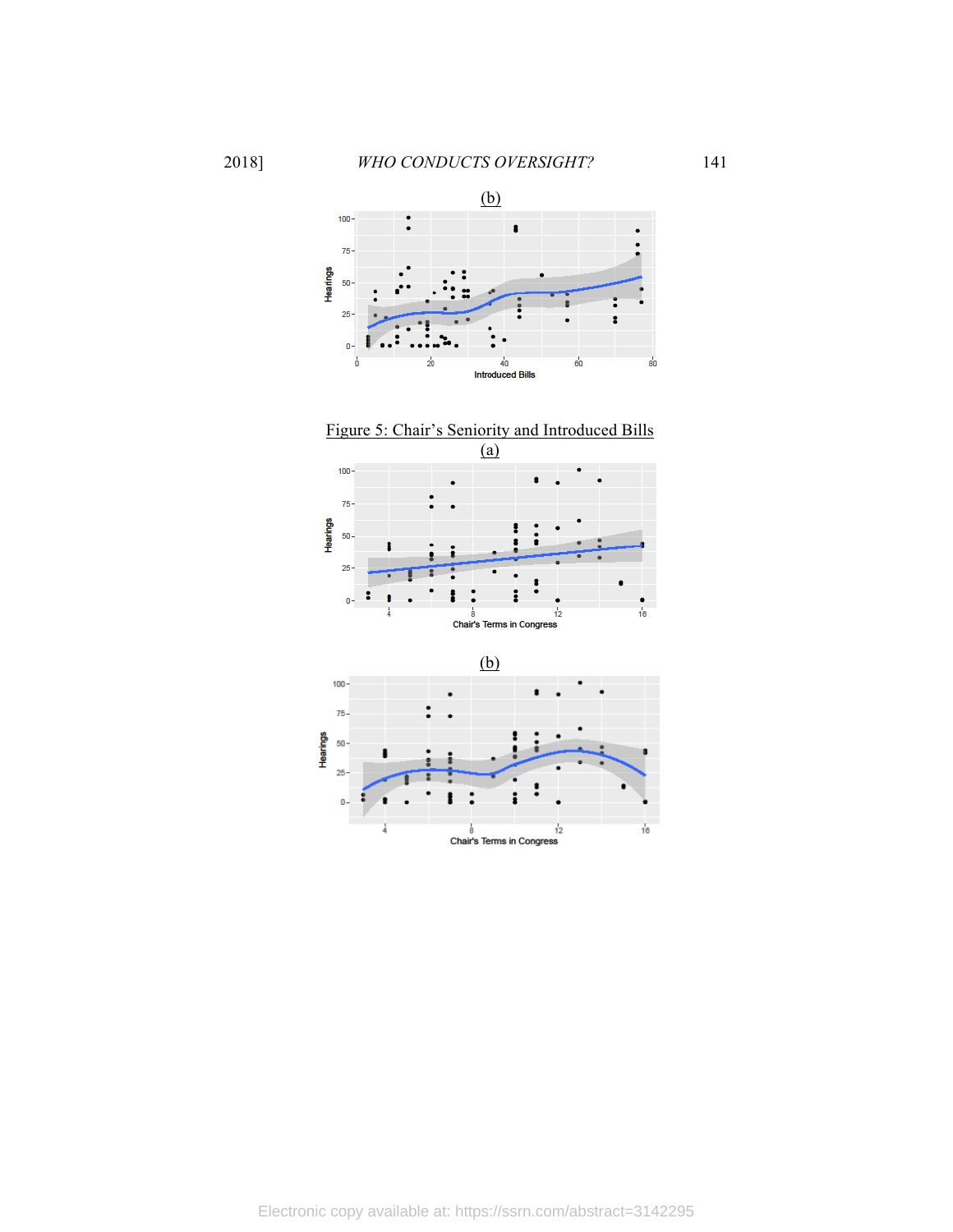

Panel (a) in each of Figures 3–5 shows positive correlations between hearings and number of public laws introduced by the chair, bills introduced by the chair, and the chair's seniority. Further, panel (b) in each of these figures indicates that these correlations are positive in the regions where the bulk of the observations are located. Figure 6(a) displays a slight negative relationship between hearings and the chair's share of the two-party vote in the most recent congressional election. Figure 6(b) does not evidence any clear pattern within segments of the vote share data.

For a more complete understanding of the relationship between these characteristics and oversight activity, I turn to multivariate regression. The full regression model takes the following form:

1n (*Hearings*<sub>cy</sub>) = α +  $β_1 * Laws_{cy} + β_2 * Bills_{cy}$  + β3\**Seniority*cy β4\**VoteShare*cy + β5\**Prosecutor*cy  $+ \varepsilon_i$  where: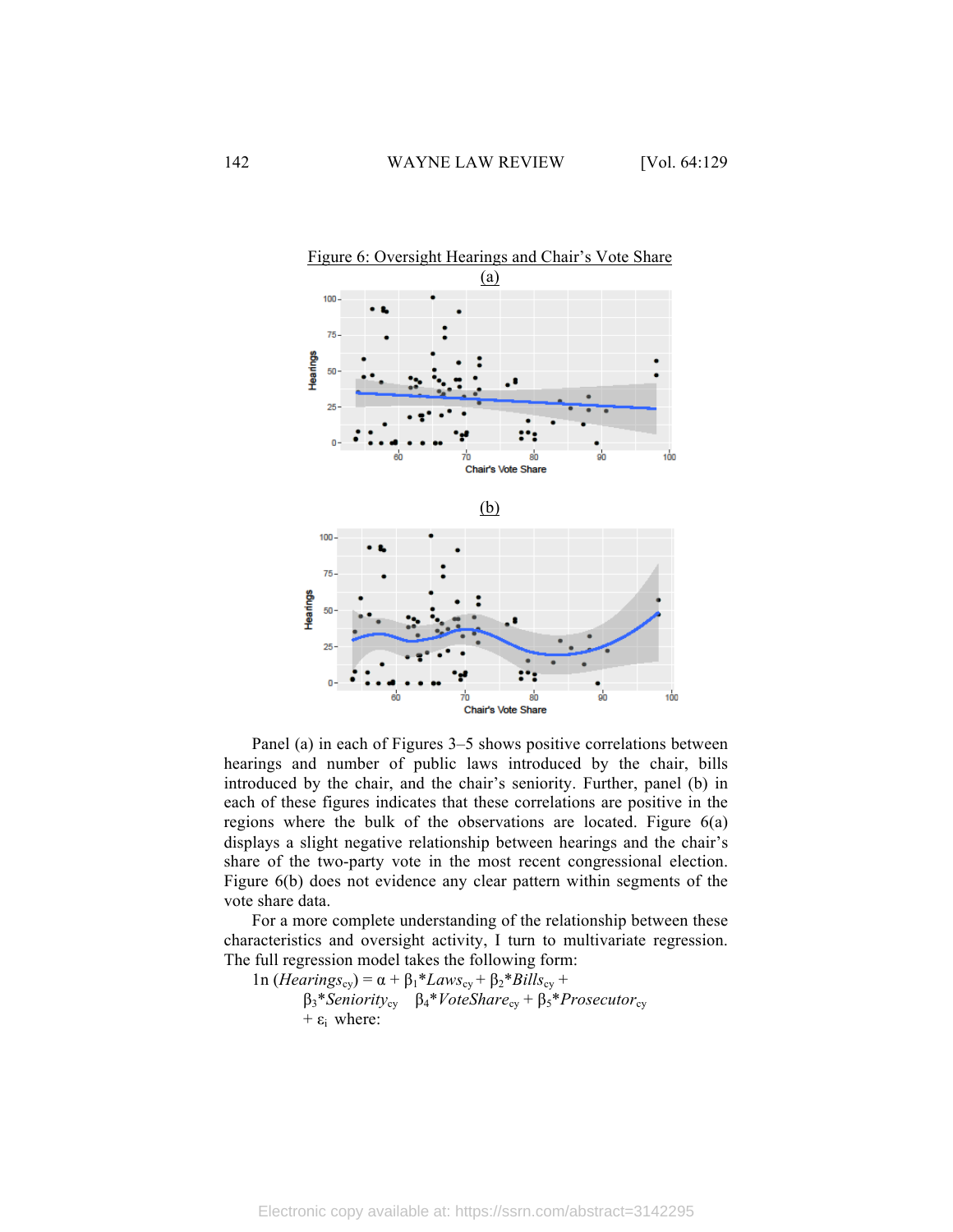- *Hearings<sub>ct</sub>* is the number of oversight hearings held in year *y* by House authorization committee *c*;
- $Bills_{ct}$  is the number of bills that the chair of committee  $c$ introduced during his or her House tenure;
- $Laws_{ct}$  is the number of enacted bills that the chair of committee *c* introduced in year *y*;
- Seniority<sub>ct</sub> is the number of terms of House service that the chair of committee *c* had completed by year *y*;
- $VoteShare_{ct}$  is the chair's share of the two-party vote in the previous election;
- *Prosecutor<sub>ct</sub>* is a dummy variable taking the value 1 if the chair has prior experience as a local, state, or federal prosecutor; and
- $\varepsilon_i$  is random error term for  $cy$ .<sup>34</sup>

Table 3 reports the regression results. The first column reports the results of a series of bivariate models that include, in turn, a single one of the above independent variables. This first column also reports the results of a bivariate model examining the association between oversight hearings and whether the chair has a law degree ("*Law Degree*"). The second column presents the full, multivariate model expressed above. Because the value of *Law Degree* perfectly predicts the value of *Prosecutor*, only *Prosecutor* is included in this full model.

<sup>34.</sup> Poisson regression is appropriate where, as here, the dependent variable (hearings per committee-year) is an event count without an upper limit and over-dispersion is not present.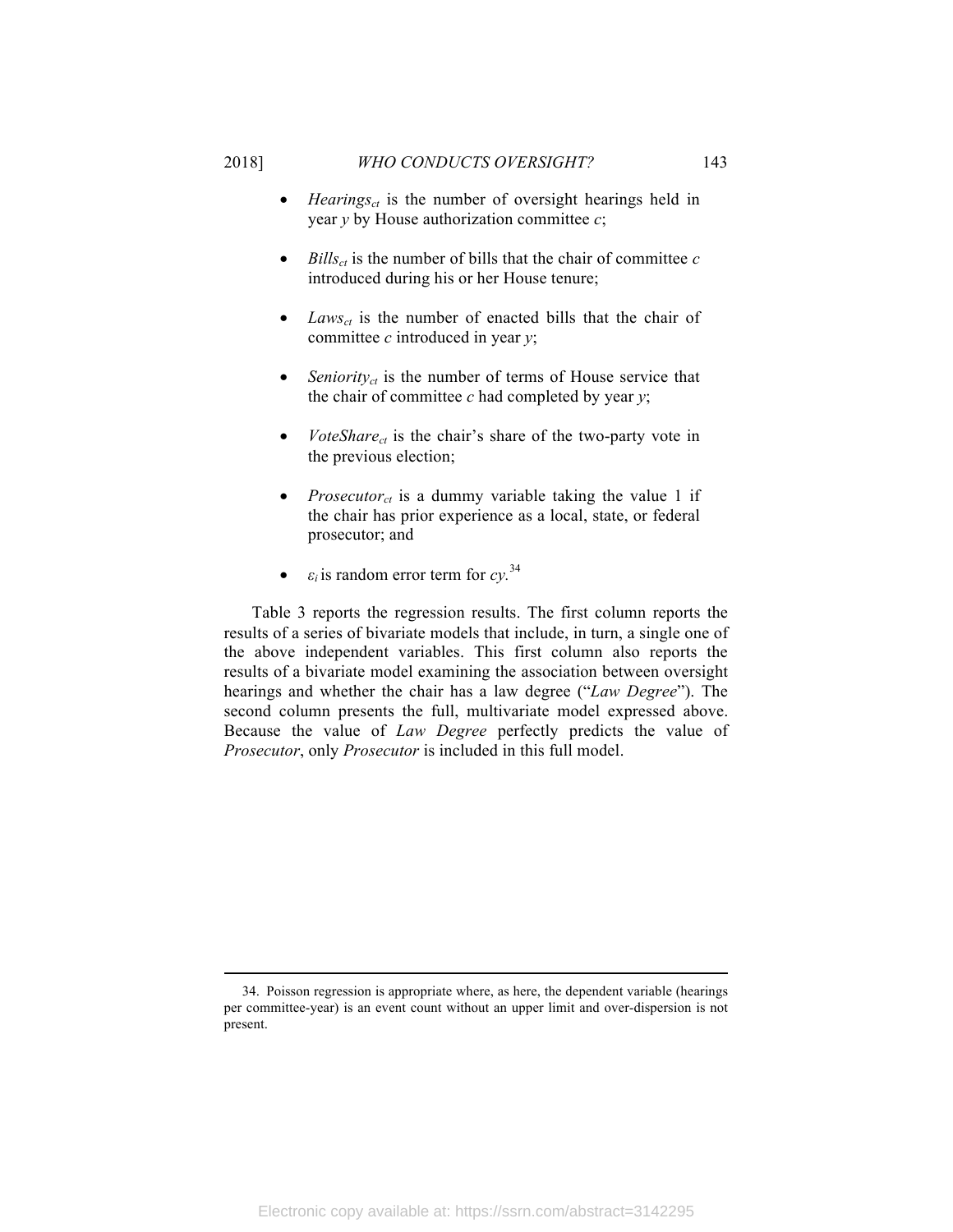### 144 WAYNE LAW REVIEW [Vol. 64:129]

|                                                  | <b>Bivariate</b>       | Multivariate          |
|--------------------------------------------------|------------------------|-----------------------|
|                                                  | Models:                | Models:               |
| Laws (Enacted Bills Introduced by                | $0.018***$             | 0.001                 |
| Chair)                                           | (0.003)                | (0.003)               |
| <i>Bills</i> (Bills Introduced by Chair)         | $0.014***$             | $0.014***$            |
|                                                  | (0.001)                | (0.001)               |
|                                                  |                        | $0.063***$            |
| Seniority (Chair's Terms of Service<br>in $HR$ ) | $0.051***$<br>(0.005)  | (0.006)               |
|                                                  |                        |                       |
| <i>Vote Share</i>                                | $-0.008***$<br>(0.002) | $-0.007**$<br>(0.002) |
|                                                  |                        |                       |
| Law Degree                                       | $-0.245$               |                       |
|                                                  | (0.634)                |                       |
| Prosecutor                                       | $-0.230$               | $-0.045$              |
|                                                  | (0.403)                | (0.741)               |
| Adjusted $R^2$                                   |                        | 0.21                  |
| Observations                                     | see note<br>70         | 70                    |
|                                                  |                        |                       |

Table 3: Oversight and Legislative Activity & Capacity

Unit of analysis: House committees in each year between 2011 and 2015. Dependent variable: Event count of oversight hearings per year. Model: Poisson regression. \*\*\* signifies  $p < 0.001$ , \*\*  $p < 0.01$ , \*  $p < 0.05$ . Adjusted  $\overline{R}^2$  for bivariate models: *Laws* = 0.01, *Bills* = 0.03, *Senior* = 0.13, *Lawyer* = 0.01, *Prosecutor* = 0.00.

Overall, Table 3 shows a connection between oversight activity and legislative activity. In the bivariate models, the parameter estimates for *Laws* and *Bills* are positively signed and achieve conventionally accepted levels of statistical significance. The same is true for *Bills* in the full model—with a null result concerning *Laws* in this model.

A similar positive and statistically significant relationship exists between *Seniority* and hearings. Chairs with longer tenures in office tend to convene more oversight hearings.

Further, the negative and statistically significant coefficient estimates concerning *Vote Share* indicate that chairs holding safer seats are less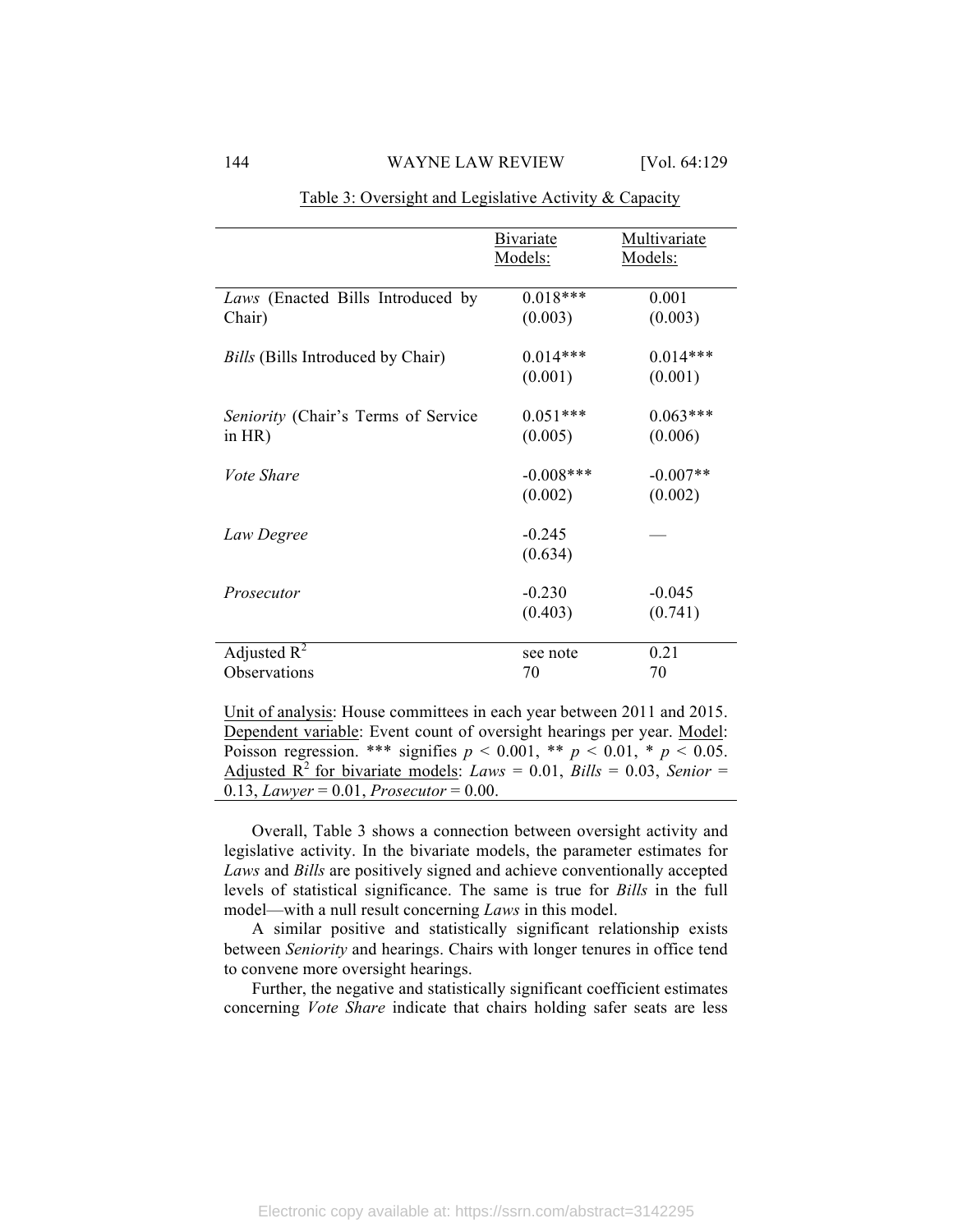likely to hold hearings. When the chair has recently faced a competitive election and, presumably, views him or herself as less electorally secure in the next election—that chair is more likely to conduct oversight.

Finally, because the standard errors associated with the coefficient estimates for *Prosecutor* and *Law Degree* fall far short of statistical significance, one cannot reject the null hypothesis that these past professional experiences are unconnected to a chairs' propensity to conduct oversight hearings.

The substantive interpretation of coefficient estimates in a Poisson model is not intuitive. For instance, the *Laws* bivariate model, a one-unit increase in *Laws* is associated with a greater number of hearings on the multiplicative order of  $exp(0.018) = 1.0182$ . In other words, each additional enacted bill that the chair introduced is associated with a 1.82% increase the number of hearings held in that year. For ease of interpretation, Table 4 contains antilogarithmic transformations of the coefficient estimates in Table 3.<sup>35</sup>

<sup>35.</sup> Because the standard error for *Laws* in the bivariate model and the standard errors for *Prosecutor* and *J.D. Degree* in both models dwarf the associated coefficient estimates in Table 3, I have omitted the anti-log transformation for these estimates in Table 4.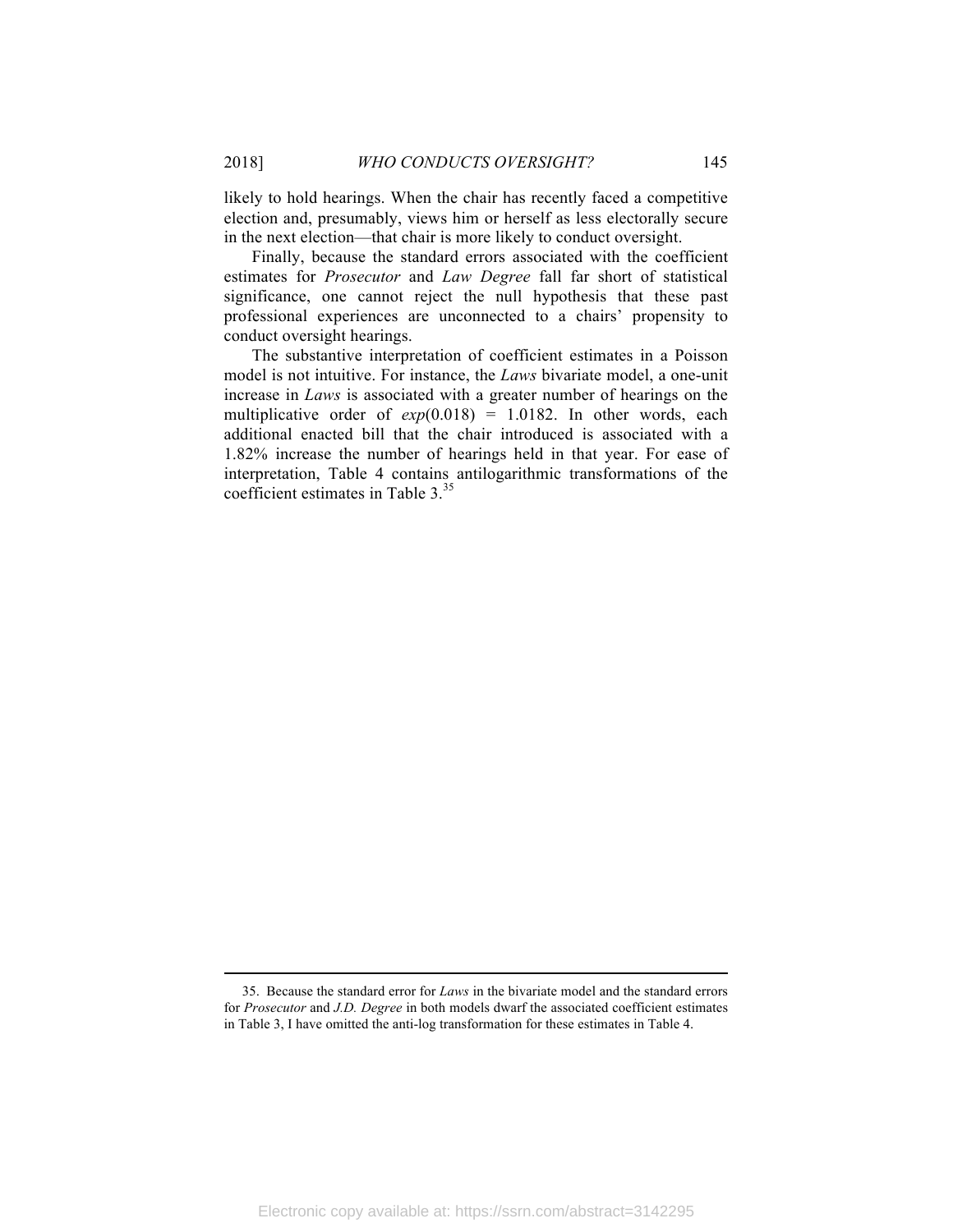## Table 4: Interpreting the Connection between Oversight and Lawmaking

|                                                             | <b>B</b> ivariate<br>Models: | Multivariate<br>Models: |          |
|-------------------------------------------------------------|------------------------------|-------------------------|----------|
| one-unit<br>increase<br>A<br>1n                             | increase in hearings         | is associated with a    |          |
| Laws enacted in the<br>relevant year                        | 1.82%                        |                         |          |
| Bills introduced during<br>House tenure                     | 1.41%                        | 1.41%                   |          |
| Terms of House service                                      | 5.30%                        | $6.50\%$                |          |
| Percent of the two-party vote share in<br>previous election |                              | $0.80\%$                | $0.80\%$ |

The connections between oversight and the legislative productivity measures (*Laws* and *Bills*), while statistically significant, are modest in size. Further, the adjusted R-squared value for the *Laws* and *Bills*  bivariate models (reported in Table 3) account for only 1% and 3%, respectively, of the total variation in committee oversight hearings held each year.

The relationship between oversight and chair seniority is more arresting. Each additional two-year term of House service for the committee chair is associated with a 5.30% increase in oversight hearings for that committee. In light of the fact that committee chairs' tenures during this period ranged from three terms to sixteen, that an increase of just a single term in office is associated with a 5.30% boost in oversight is noteworthy. The adjusted R-squared value for the *Seniority*  bivariate model in Table 3 reports that this measure of the chair's seniority captures 14% of the cross-committee variation in oversight activity. Given all of the possible exogenous influences on oversight activity—most obviously, that agencies engage in a wide variety of activities that legislators may find objectionable  $36$ —that the chair's

<sup>36</sup>*. See* Feinstein, *supra* note 9 (introducing the concept of "agency infractions," or potential subjects for oversight hearings).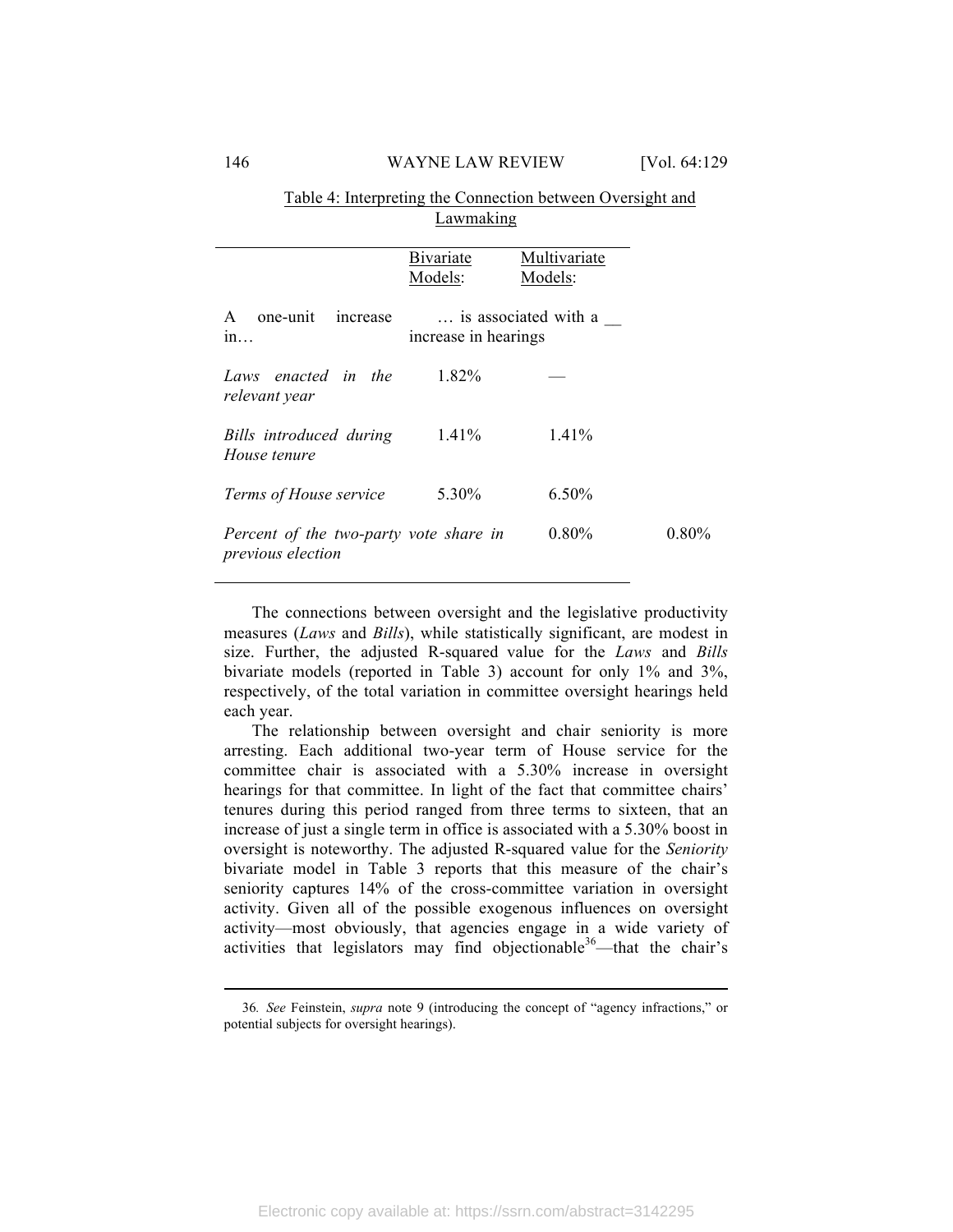seniority accounts for approximately one-seventh of the variation in oversight hearings across committees is remarkable.

The connection between oversight and electoral security is also strong. Table 3 reports a statistically significant, negative association between oversight and *Vote Share*. Per Table 4, a one percentage point increase in the chair's share of the two-party vote in the previous election is associated with an expected 0.80% increase in oversight activity.

At first glance, that effect sounds small. But consider that the standard deviation for *Vote Share* is 10 percentage points.<sup>37</sup> A chair whose two-party vote share in the previous election was 58.1%—which is one standard deviation below the mean two-party vote share of 68.1 %—can be expected to hold 8% fewer oversight hearings than would a chair at the mean. That difference is noteworthy. Jurists and scholars are well acquainted with how incumbent-protecting gerrymanders place democratic accountability at risk.<sup>38</sup> We should add to that list of harms the conclusion that placing incumbents in safe seats inhibits oversight activity.

#### V. CONCLUSION

This Article demonstrates that oversight activity is closely linked to both seniority and electoral competition. Further, a more modest connection is present concerning lawmaking and oversight, and no connection is evident between the chair's former legal experience and oversight. Taken together, these findings offer a blueprint to Congress. To augment the role that the legislative branch plays in administration after the passage of laws, Congress should appoint to committee leadership positions (i) longer tenured members and (ii) members representing relatively competitive districts. Somewhat counterintuitively, Congress's oversight activity also could be increased by appointing effective lawmakers to committee leadership positions, because legislation and oversight are complements, not substitutes.

Two notes of caution are in order. First, that this analysis focuses on the House during a period of divided government likely limits its generalizability to the other chamber or to periods of unified government.39

<sup>37</sup>*. See supra,* Table 2.

<sup>38</sup>*. See League of United Latin Am. Citizens v. Perry*, 548 U.S. 399, 471 n.10 (2006) (Stevens, J., concurring in part and dissenting in part) (describing how "[s]afe seats may harm the democratic process").

<sup>39.</sup> Perhaps, as a commenter during this symposium suggested, chairs representing safe districts may be more likely to hold hearings during unified government, because these electorally secure legislators are less likely to fear electoral blowback from taking